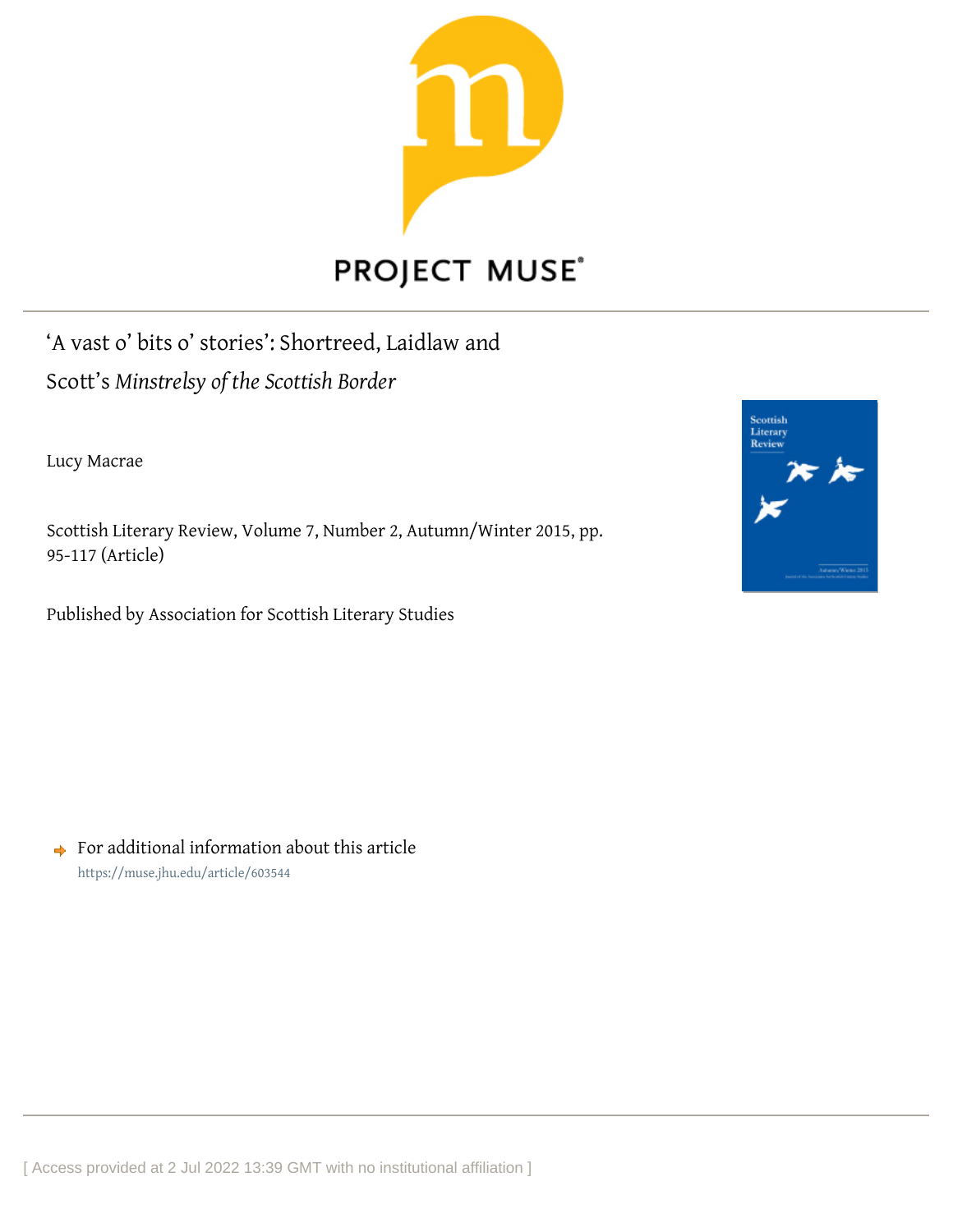#### LUCY MACRAE

## 'A vast o' bits o' stories': Shortreed, Laidlaw and Scott's Minstrelsy of the Scottish Border

#### Abstract

Editing the ballad collection *Minstrelsy of the Scottish Border* (1802-3), Scott sought to salvage and preserve the cultural memory of the Border region, rescuing ''popular superstitions, and legendary history, which, if not now collected, must soon have been totally forgotten'' (Scott, 1802: 1, cix). As much was brought to his attention through his extensive network of contributors as was gleaned from his own antiquarian study and capacious memory. This paper examines the role of Scott's friendships with Robert Shortreed of Jedburgh  $(1762-1829)$  and William Laidlaw of Blackhouse farm, Yarrow  $(1779-1845)$ . Although the two men are largely unacknowledged within the *Minstrelsy* itself, both Shortreed and Laidlaw provided Scott with significant assistance before and after the publication of the first edition. While Shortreed introduced Scott to the remote corners of Roxburghshire during the so-called "Liddesdale Raids" of the 1790s, Laidlaw was a prolific collector of ballads in Selkirkshire during the early 1800s. The memoirs of the two men, combined with extant correspondence and historical evidence concerning the families, provide fascinating insights into the social networks of the area as well as the cultural contexts surrounding the Minstrelsy's creation. This paper examines what the Shortreed and Laidlaw families can reveal about Border life at the turn of the nineteenth century, and assesses the place of the Minstrelsy ballads in the contemporary cultural memory of the region.

Walter Scott was aware of, and understood, the inner workings of oral tradition from a very early age. Through the tales of an ancestral past told by his paternal grandparents at Sandyknowe Farm near Kelso, and by his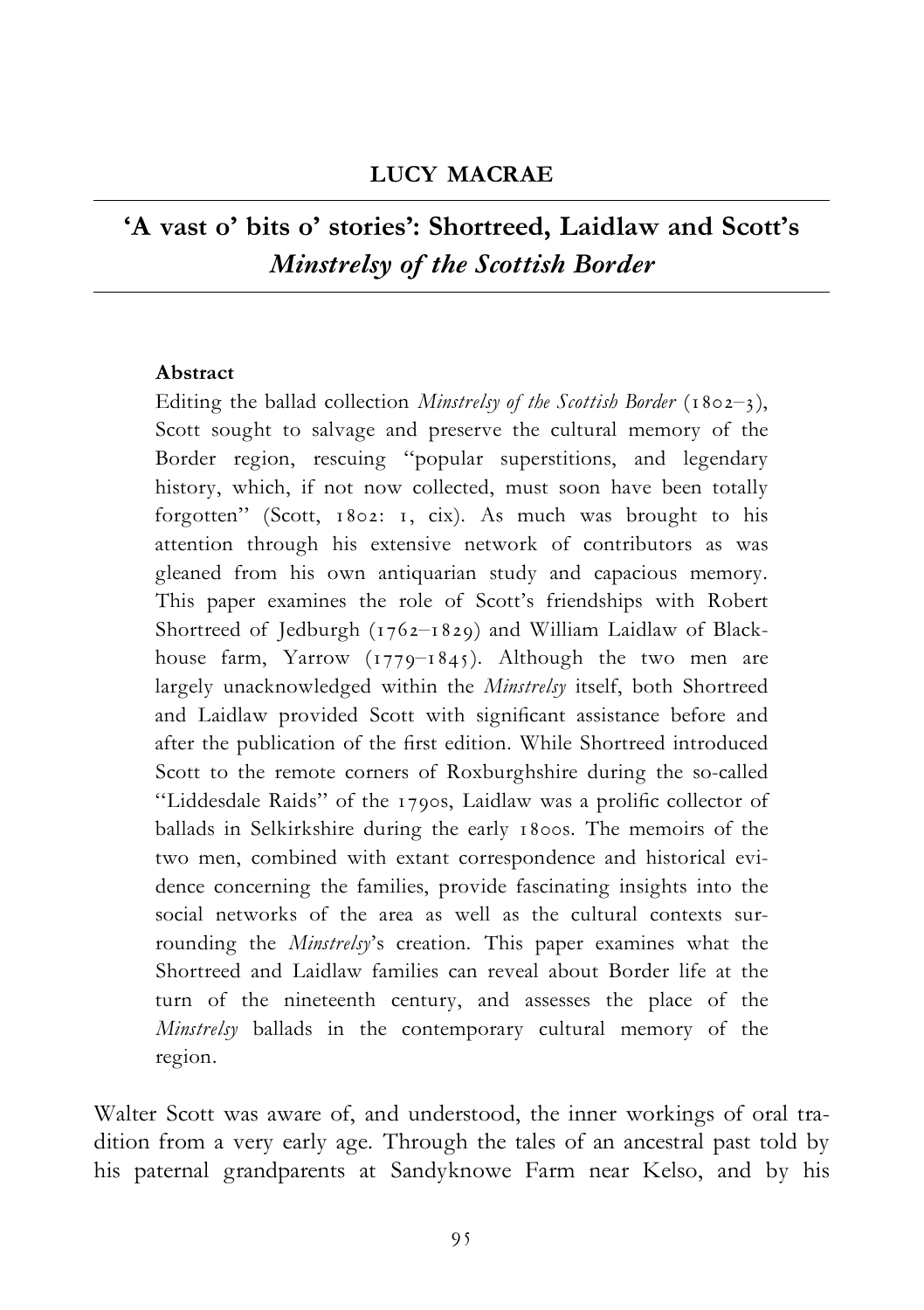mother and maternal great-aunt around the hearth in Edinburgh, Scott became accustomed to a way of life in which remembrance of the past was an everyday feature of the present. From both sides of his family, Scott gained, in the words of John Buchan,

an insight  $-$  the unconscious but penetrating insight of a child  $$ into a society which was fast disappearing, the society from which the ballads had sprung. A whole lost world had been reborn in his brain, and the learning of after years was only to supplement the far more potent imaginative construct of childhood.<sup>1</sup>

In compiling, editing and publishing the ballad collection Minstrelsy of the Scottish Border (1802–1803), Scott augmented this rich heritage by turning to those well acquainted with the land and lore of his subject matter: those to whom the world of the ballads was not 'lost' but vividly retained in memory. The complete list of people who assisted him in this endeavour is long, but Scott obtained particularly significant help in the 1802 edition from John Leyden of Denholm,<sup>2</sup> and from James Hogg and Charles Kirkpatrick Sharpe from 1803 onwards. This paper has chosen to focus on two other important characters in this regard: Robert Shortreed of Jedburgh  $(1762–1829)$ , and William Laidlaw of Blackhouse, Yarrow  $(1779–1845)$ . Both men became friends with Scott during the 1790s and early 1800s, at which time the bulk of the work on the first and second editions of the Minstrelsy was being carried out. Shortreed and Laidlaw remained friends with Scott, and recorded their recollections of their early acquaintance with him later in their lives. Recounted around thirty years after the events described and unpublished during either of the men's lifetimes, these reminiscences shed light on the places to which Scott travelled and the cultural memories that he drew upon during the preparation of the Minstrelsy.

Although the majority of scholars would agree with Herbert Grierson that 'the real beginning, the tap-root of Scott's later work as poet and novelist, is the *Minstrelsy of the Scottish Border'*,<sup>3</sup> literary scholars of the past have tended to acknowledge Scott's first major publishing venture as a transitive text and duly move on to the poetry or later novels. W. F. H. Nicolaisen protested against this tendency, writing that 'Scott the ballad collector, re-creator, editor, translator and imitator [. . .] is not ''serving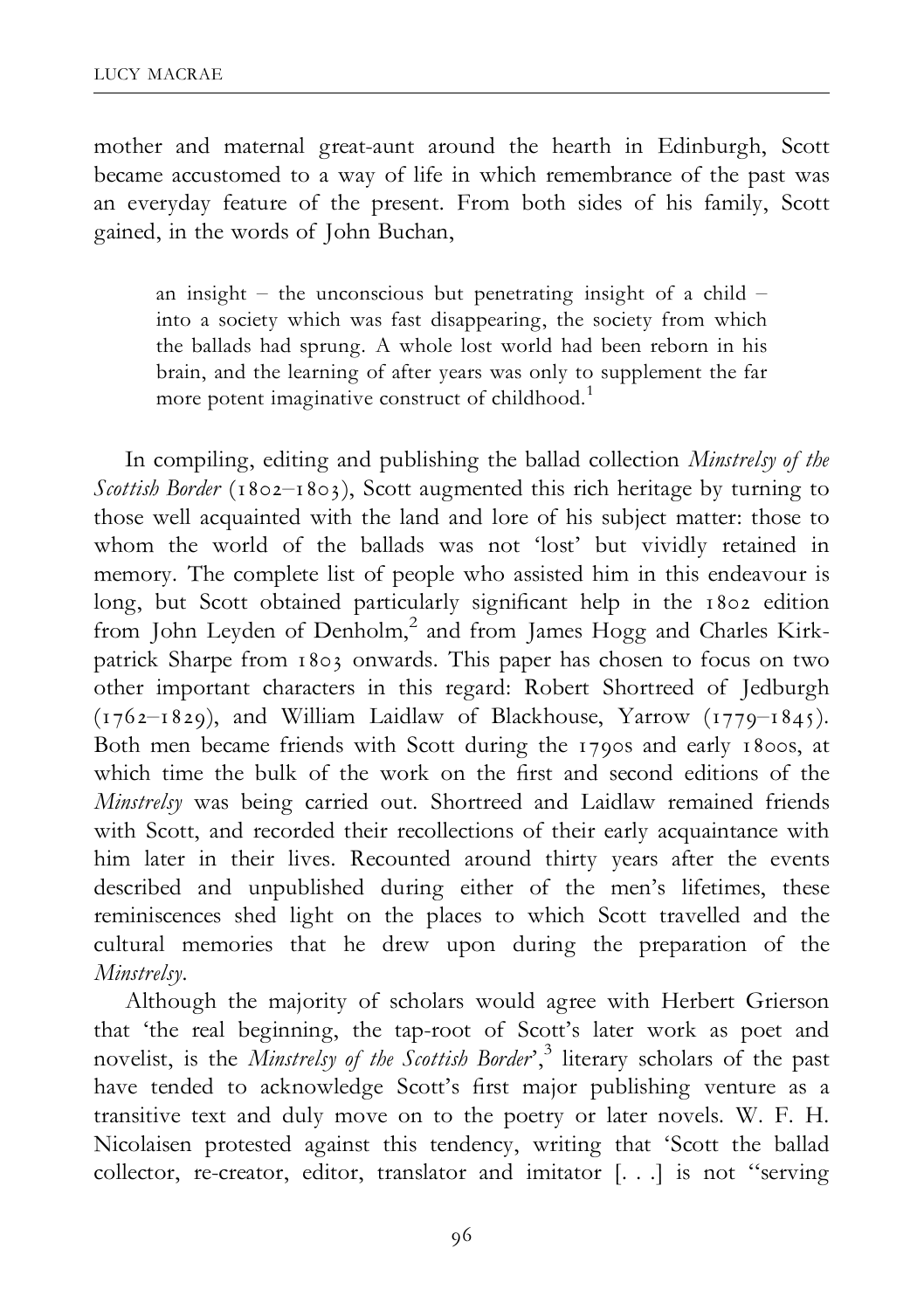time'' in the pursuit of preliterate or non-literate folk literature in oral tradition before graduating to the more sophisticated and intellectually more satisfying realms of written art literature.<sup>4</sup> That Scott's endeavour is worthy of assessment in its own right has been recognised more widely in recent years,<sup>5</sup> and a new critical edition of the *Minstrelsy* is now being prepared for publication by Edinburgh University Press.<sup>6</sup> Seeking to fully engage with the literary and cultural *milieu* in which Scott compiled his seminal collection, this edition will place a renewed focus on Scott's sources, the mental and physical landscapes he drew upon in creating the collection, and the social and cultural networks in which he operated. The present paper may therefore provide a necessarily brief introduction to a topic which will be greatly augmented and enriched by the forthcoming edition.

Rather than the literary discourse through which Scott filtered his material, this paper seeks to engage with renewed critical interest in the international appeal of the regional (exemplified, for example, by the recent work of Fiona Stafford), $^7$  as well as manuscript and print sources of travels tours that were embarked upon with the intent of gathering key materials for other literary projects.<sup>8</sup> It will also build upon the work of M. R. Dobie and Michael Robson in further excavating the Minstrelsy's deep roots in vernacular culture.<sup>9</sup> Drawing on the recollections of Laidlaw and Shortreed, it is suggested that these accounts not only provide valuable insights into the creation of the collection, but also give a bird's eye view of the social and cultural networks of the Border parishes from which Scott drew much of his information and inspiration.

Recent studies on the creation, maintenance and circulation of cultural memory research constantly remind us not only of the selectivity of recollection, but also that the reconstruction of the past is dictated by the conditions of the present, and is therefore a constantly shifting frame of reference.<sup>10</sup> In creating a work that ostensibly delved deep into the cultural memory of the Border region, Scott drew plenty of his material from the area's local inhabitants, yet few of his sources are named in the Minstrelsy. The question of who is remembering, as well as what is being remembered, may therefore be brought to bear on the present investigation, with the added recognition that the acts of recollection under investigation in this instance are themselves selective in their reconstruction of past events.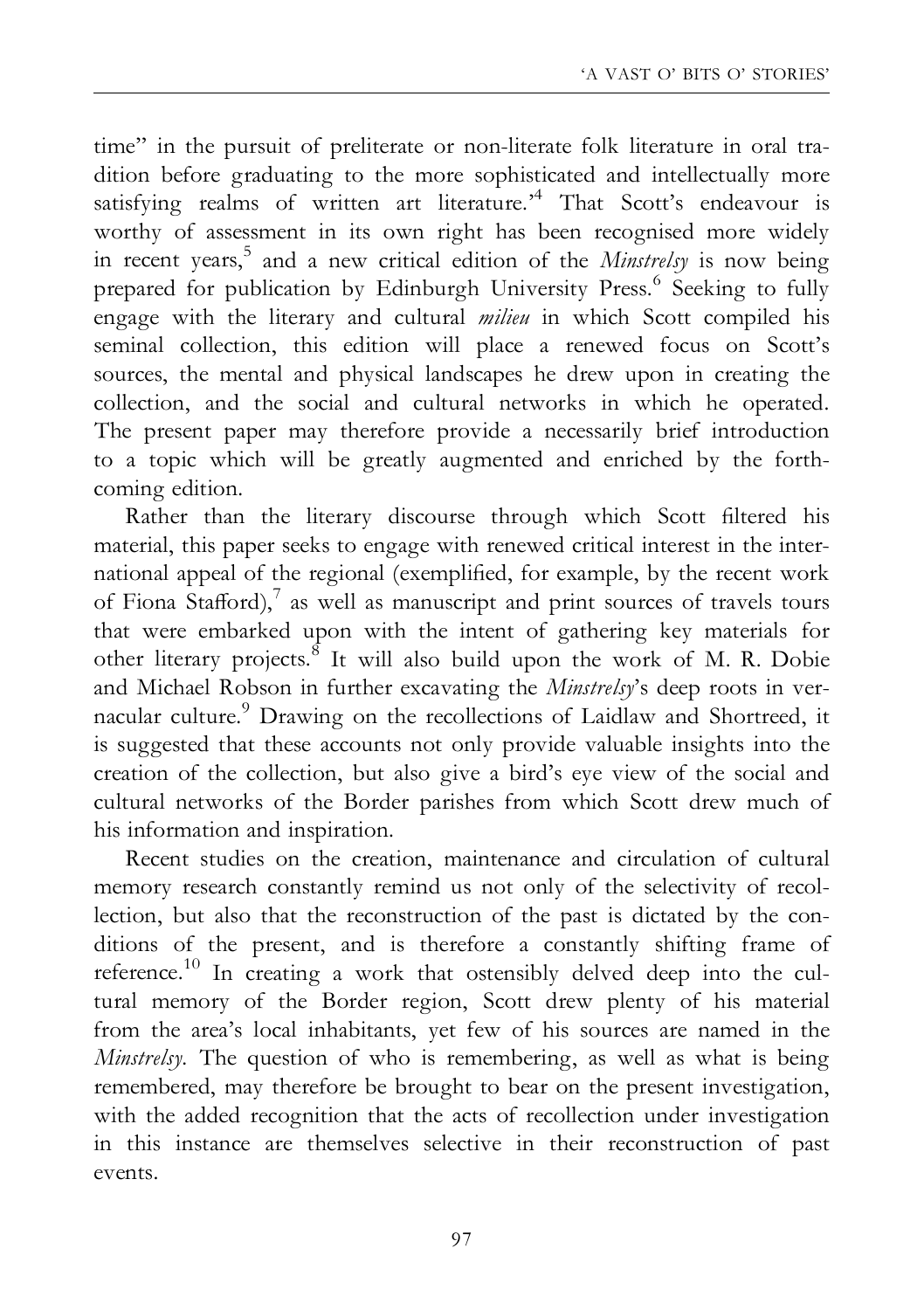```
ROBERT SHORTREED (1762 - 1829)
```
Scott's senior by eleven years, Robert Shortreed acted as Scott's guide around the more remote parts of Roxburghshire between 1792 and 1799, expeditions that Shortreed would subsequently term the 'Liddesdale raids' (MS 8993 f.113v). Born in Jedburgh and baptised on 7 November 1762, he was the son of Thomas Shortreed ( $1733$ <sup>-1798</sup>) and Ann-Maria Kerr  $(1734-1798)$ . Both the Shortreed and Kerr families had extensive and deep roots within the region. Shortreed's mother Ann-Maria was the daughter of William Kerr, Laird of Abbotrule. It was through her nephew Charles Kerr  $(1767 – 1821)$ , Writer to the Signet and a friend of Scott's from their Edinburgh College days, $11$  that Scott and Shortreed would be introduced in 1792.

Like Scott, Shortreed entered the legal profession as a young man. Around 1793 or 1794, he was made Sheriff Substitute of Roxburghshire, some five or six years before Scott himself ascended to the post of Sheriff Depute of Selkirkshire in 1799. Shortreed married Margaret Fair in 1795, and according to the Shortreed family tree preserved in the National Library of Scotland,<sup>12</sup> they had nine surviving children: eight boys and one girl. In later years, ¢nding employment for his many sons became one of Shortreed's chief concerns. In an age of expanding empire, five of his seven sons ended up seeking employment overseas. Scott took an active interest in the Shortreed family, providing references, recommendations and occupations for the Shortreed sons, $^{13}$  some of whom found employment at Abbotsford during the early 1820s. Thomas, the eldest, was a particular favourite with Scott, and he took Thomas's death in 1826 as a hard blow.14

It was the third son, John Elliot Shortreed, who took down his father's recollections of Scott in the summer of 1824, at which time Shortreed would have been sixty-one or sixty-two years old. Throughout the conversation, as it is presented, both father and son situate themselves and their family connections firmly within their own regional setting and emphasise their close connection to Scott, their friend and benefactor who was then at the height of his fame.

Two manuscript copies of this account exist in the National Library of Scotland: MS 921 (ff. 82-97) and MS 8993 (ff. 94-112). Both accounts are dated June  $1824$ ; MS 8993 specifies the date of the 25th. It is not instantly clear which is the older of the two copies. Both manuscripts are marked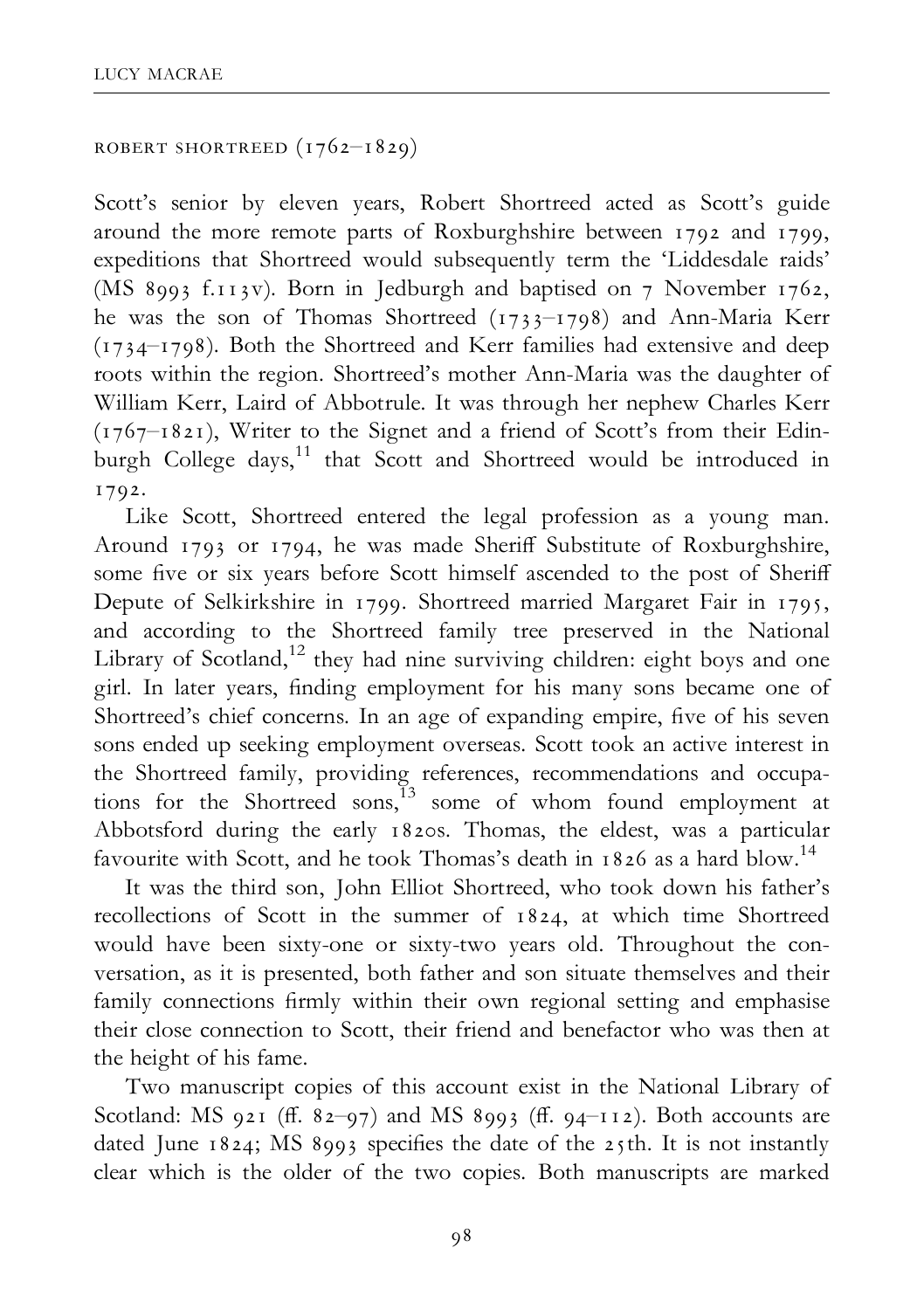with corrections and annotations, some in the hand of John Elliot Shortreed, some in the hand of Andrew Shortreed, the sixth son, and some in J. G. Lockhart's handwriting. On comparison, MS 8993 is the more heavily edited of the two, and is laid out in continuous prose, while MS 921 is laid out in the format of an interview. It is likely the account contained within MS 8993 is a draft copy, and that John Elliot Shortreed sent the account enclosed in MS 921 to J. G. Lockhart after the deaths of both Shortreed and Scott.<sup>15</sup> The account has been published in the Transactions of the Hawick Archaeological Society by W. E. Wilson, who appears to have used MS 921.<sup>16</sup> While Wilson's rendition is largely faithful, there are some minor textual discrepancies and therefore in the following discussion, reference will be made to MS 921 unless stated otherwise. Words underlined in the manuscript are presented in italics, and insertions are indicated by caret marks.

#### the liddesdale 'raids'

Following their introduction in 1792, Shortreed assumed the role of Scott's guide in Liddesdale. A small district in the south-western corner of the county of Roxburgh which extends to approximately twenty-one miles from Peel Fell to the River Esk, Liddesdale has more than its fair share of Border reiving history. As William Montgomerie has observed, it is unlikely that the expeditions described in Shortreed's account were undertaken with the specific intention of collecting material for the *Minstrelsy*.<sup>17</sup> Indeed, Scott's career ambitions, which culminated in his appointment as Sheriff Depute of Selkirkshire in 1799, may have played no small part in his desire to get to know the Duke of Buccleuch's extensive estates and his tenants as well as possible.18 However, Shortreed's account makes it clear that while these excursions were evidently not 'field-trips' in the modern sense, Scott was keenly absorbing information at every stage during his travels. In conversation with his son, Shortreed refers to three Minstrelsy ballads: 'The Fray of Suport', 'Dick o' the Cow' and 'Jock o' the Side'. These are all Borderraid ballads and subsequently found their way into the historical section of the first edition.<sup>19</sup> Although Scott never mentions his friend's name as a source in the Minstrelsy, both Robert Shortreed and his wife Margaret were evidently knowledgeable about local songs and ballads, and it is likely that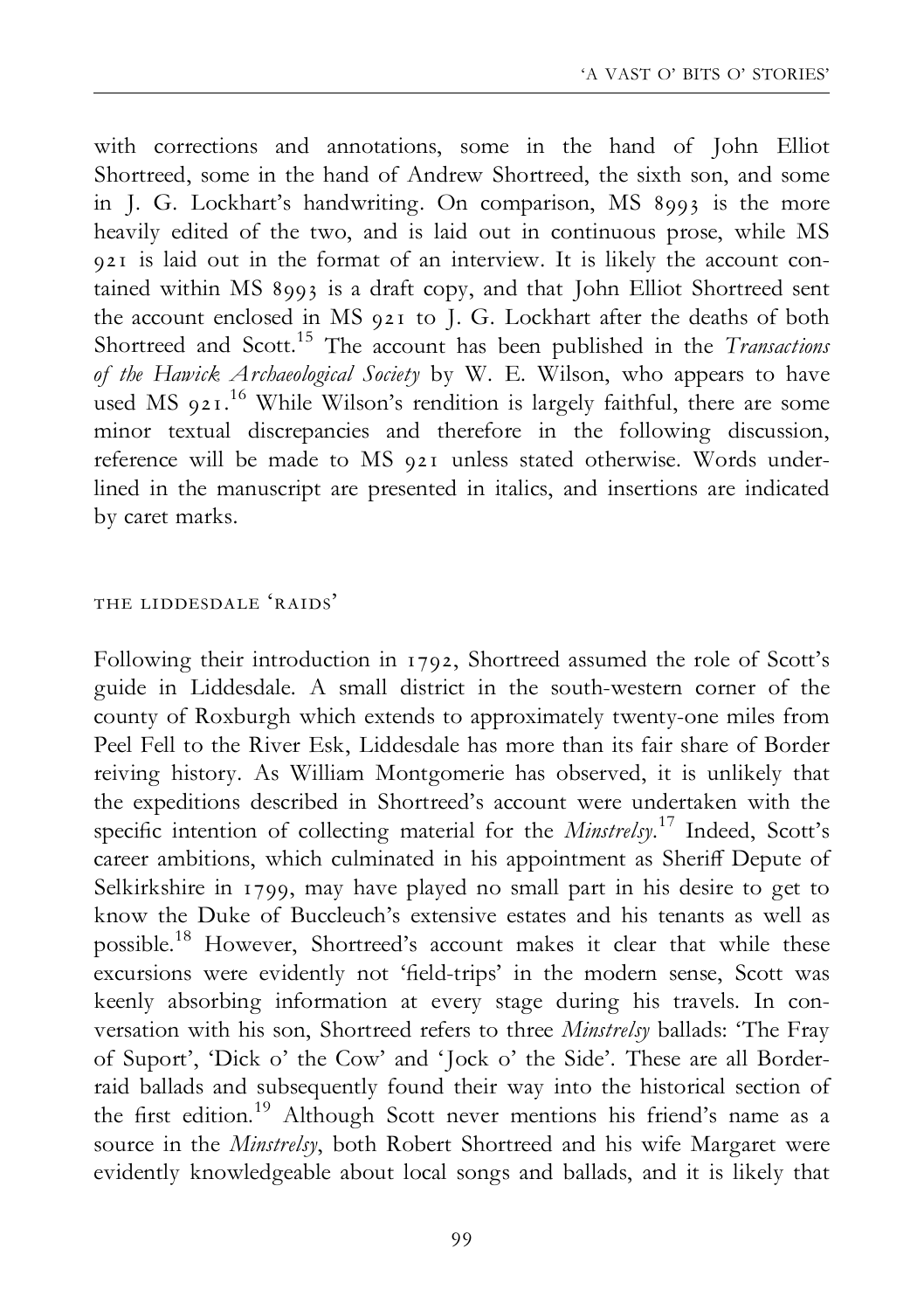Shortreed made a significant impression upon the collection when it was at an early stage.

By his own admission, Scott himself was not musically gifted, but he delighted in 'the airs of our native country which, imperfect as my musical ear is, make and always have made the most pleasing impression on me'.<sup>20</sup> He was not, therefore, indifferent to the musical dimension of the ballads. During his travels in Liddesdale with Shortreed, the two men evidently went out of their way to hear the tunes as well as the words to the songs. In a letter from Leyden to Richard Heber discussing the projected publication, Leyden states that 'Scott wishes exceedingly to have the original airs of Liddisdale  $[sic]$ <sup>21</sup> This suggests that Scott may have originally considered including the music alongside the Minstrelsy ballad texts, although this never transpired in his lifetime.<sup>22</sup>

Shortreed, for his part, knew the ballads as songs rather than poems. In 1811 and 1816, songs sung by the Shortreed family were sought out by the musician and collector Alexander Campbell, editor of Albyn's Anthology  $(1816 - 1818)$ . Campbell had worked as a music tutor in Edinburgh, and had in fact tutored the Scott brothers as children.<sup>23</sup> In Albyn's Anthology, Campbell refers to Shortreed and his eldest son Thomas as sources for 'Jock o' the Side' and 'Dick o' the Cow', noted above, as well as 'The Twa Corbies' which was published in the expanded 1803 edition of the *Minstrelsy*.<sup>24</sup> A traditional tune, 'Will Ye Be Kind Indeed'<sup>25</sup> was taken down by Campbell from the singing of Margaret, Shortreed's wife. In a footnote to this song, Campbell acknowledges that the Shortreed family provided him with

several original Border melodies - one of which is the present, taken down correctly by the Editor from the singing of Mrs Shortreed (the lady of the gentleman last alluded to), who possesses more of the popular minstrelsy than any one else the Editor met with in his several excursions to that quarter in quest of materials for the present undertaking.<sup>26</sup>

The intervening years between the publication of the first edition of the Minstrelsy in 1802 and Albyn's Anthology from  $1816-1818$  means that it is unrealistic to draw too many conclusions about the songs Shortreed knew at the time of meeting Scott compared those with which he grew acquainted as a result of their friendship. However, Campbell's notes both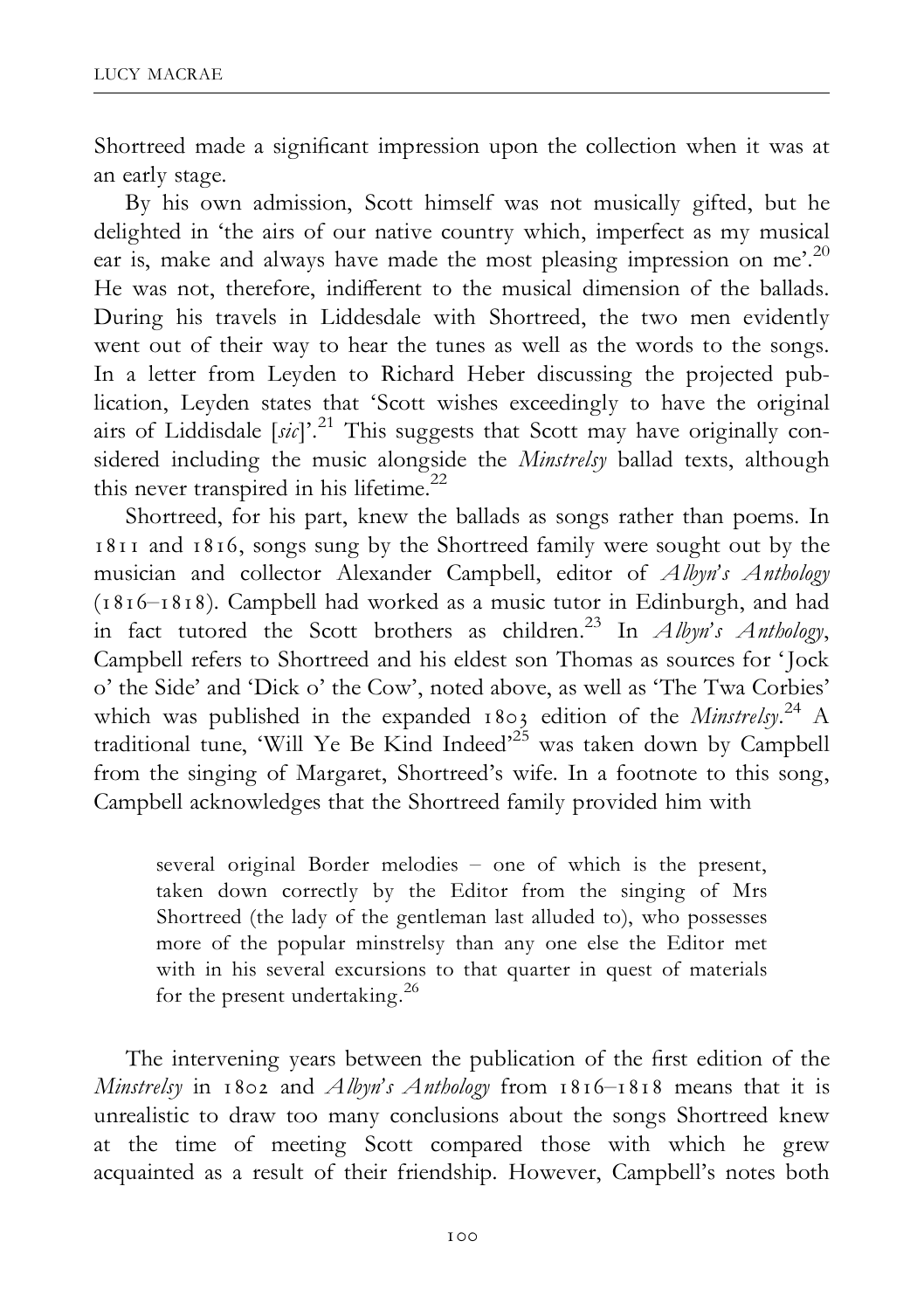in his Border Journal of  $1816^{27}$  and in *Albyn's Anthology* suggest that the Shortreed family maintained an active singing tradition. This is also supported by Lockhart's biography. Describing a dinner at Abbotsford following the annual 'Abbotsford Hunt' on 28 October 1820, Lockhart recalls a gathering at which Shortreed and his son Thomas were both invited to sing:

[...] every man was knocked down for the song that he sung best, or took most pleasure in singing. Sheriff-Substitute Shortreed (a cheerful hearty little man, with a sparkling eye and a most infectious laugh) gave us Dick o' the Cow, or Now Liddesdale has ridden a Raid; his son Thomas (Sir Walter's assiduous disciple and assistant in Border Heraldry and Genealogy) shone without a rival in The Douglas Tragedy and The Twa Corbies.<sup>28</sup>

Shortreed was also a key linguistic source for Dr John Jamieson, author of the Etymological Dictionary of the Scottish Language. As Susan Rennie has shown, Jamieson had consulted the Shortreeds, possibly on the advice of Scott, about various dialectal words prior to the publication of the dictionary in 1808. 29

Through Shortreed's memoir, insights may be obtained into the practicalities of travelling in the region towards the end of the eighteenth century. Details are provided concerning the food and drink consumed by the pair, with mutton, duck, porter and brandy all mentioned. The practices of hospitality and accommodation also become clear. The men generally lodged within the homes of Shortreed's acquaintances rather than inns, of which few existed, and conditions were somewhat basic, with Scott and Shortreed frequently having to share a bed on these occasions. Although the county's inhospitable terrain and the rudimentary nature of its infrastructure probably made the expeditions more exciting for Scott as a visitor, they also hampered travel, as Scott wrote to Richard Heber in 1800: 'a jaunt into Liddesdale [. . .] can only be undertaken in Summer on accot. of the Bogs'.30

In Liddesdale, Scott heard ballads and historical anecdotes and witnessed country manners, all of which made a deep impression upon him. Key characters mentioned by Shortreed in his account are William Elliot of Millburnholm,<sup>31</sup> upon whom Scott would base the character of Dandie Dinmont in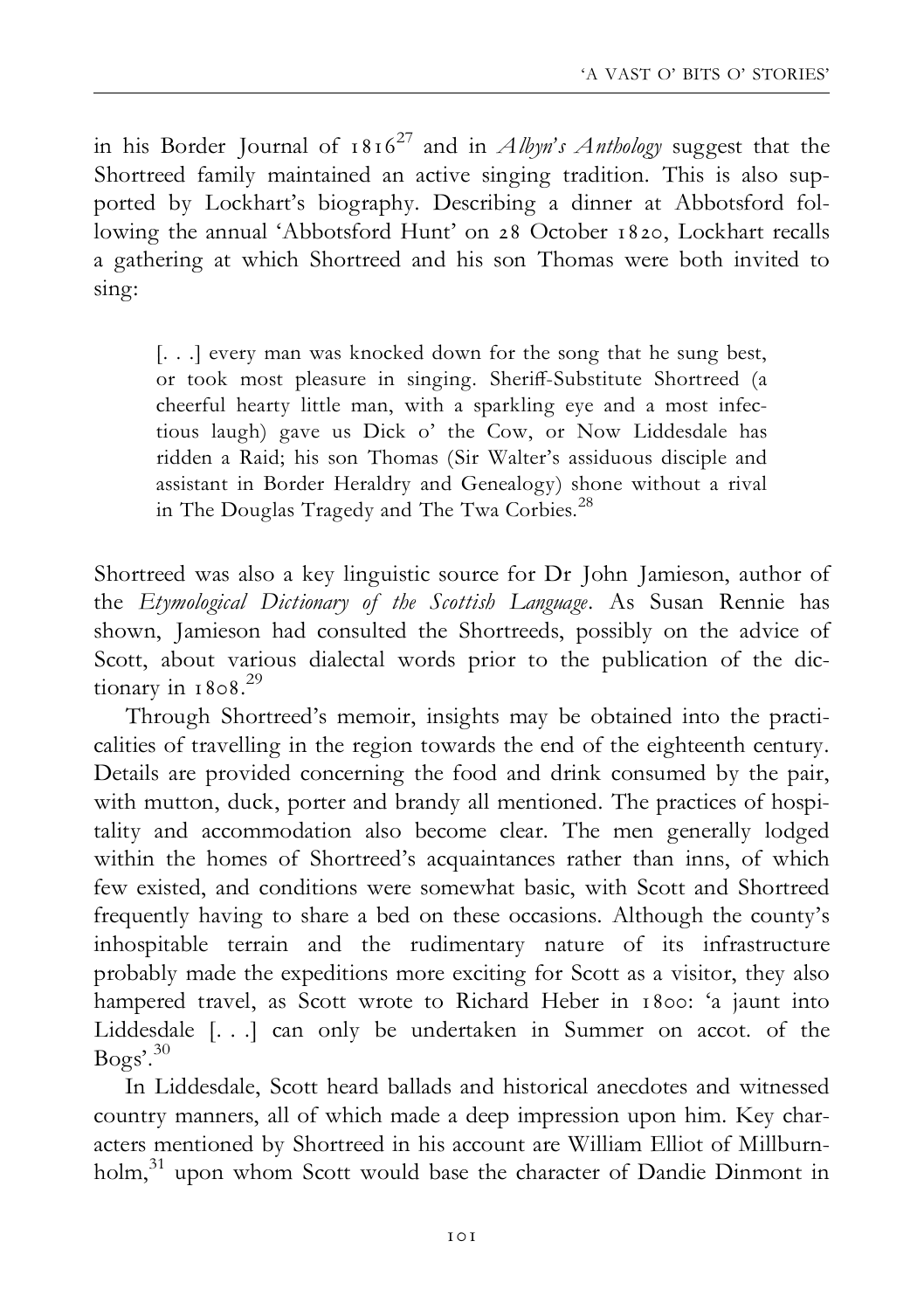Guy Mannering (1815), John Elliot, styled the 'Laird of Whithaugh', another of Shortreed's cousins, who scraped out tunes to the ballads on his threestringed fiddle and with whom Scott and Shortreed often lodged for the night, and Thomas Elliot of Twislehope, who welcomed the visitors with whisky punch. Another important character was Dr John Elliot, second son of Robert Elliot of Redheugh. A surgeon and tenant farmer of Cleuchhead and later Newlands Farm,  $32$  it was Elliot who most frequently provided lodgings for Shortreed and Scott during their early expeditions.

On their first excursion in 1792, Scott and Shortreed set out on horseback from Abbotrule, the family home of Charles Kerr which lies around ten miles east of Hawick. They would have ridden some twenty miles south to their ¢rst destination of Millburnholm Farm on the Hermitage Water. As Shortreed recalled to his son:

I had fixed that our headquarters should be at Cleugh-head or Whithaugh, and that we should dine the first day, (in the ingangin',)<sup>33</sup> at Millburnholm. - Accordingly I wrote to Willie (Elliot) o' Millburn  $-$  (his wife Betty was my cousin German) that Mr. Scott the Advocate and I, were coming to take potluck wi' him on such a day.<sup>34</sup>

As well as being a relation of Shortreed's by marriage, Elliot appears to have been a font of traditional lore and local knowledge of the area. He possessed, according to Shortreed, 'a vast o' bits o' Stories and tales o' the tradition & manners o' the Country that he telled, and really vera weel'.<sup>35</sup> In describing John Elliot of Whithaugh, meanwhile, Shortreed refers jointly to his own and Scott's memories of the time:

Whithaugh ye see wi' a' the plainness o' manner imaginable, had a great deal o' gentlemanly feeling about him, and was a man o' great Common Sense and information, and could crack about a great deal o' things that Sir Walter likit weel to hear. We hae often sitten there till 2 or 3 in the morning making fun and haverin'<sup>36</sup> and talkin' nonsense and liltin' and singin' sangs at nae allowance;<sup>37</sup> and Whithaugh himsel' bummin' away on an auld fiddle wi' only three strings as Sir Walter says (& he'll be right) atween ilka<sup>38</sup> story he telled, till we war a' fairly tired, & gaed to our beds – and the neist<sup>39</sup> day again we war at it as hard as ever.<sup>40</sup>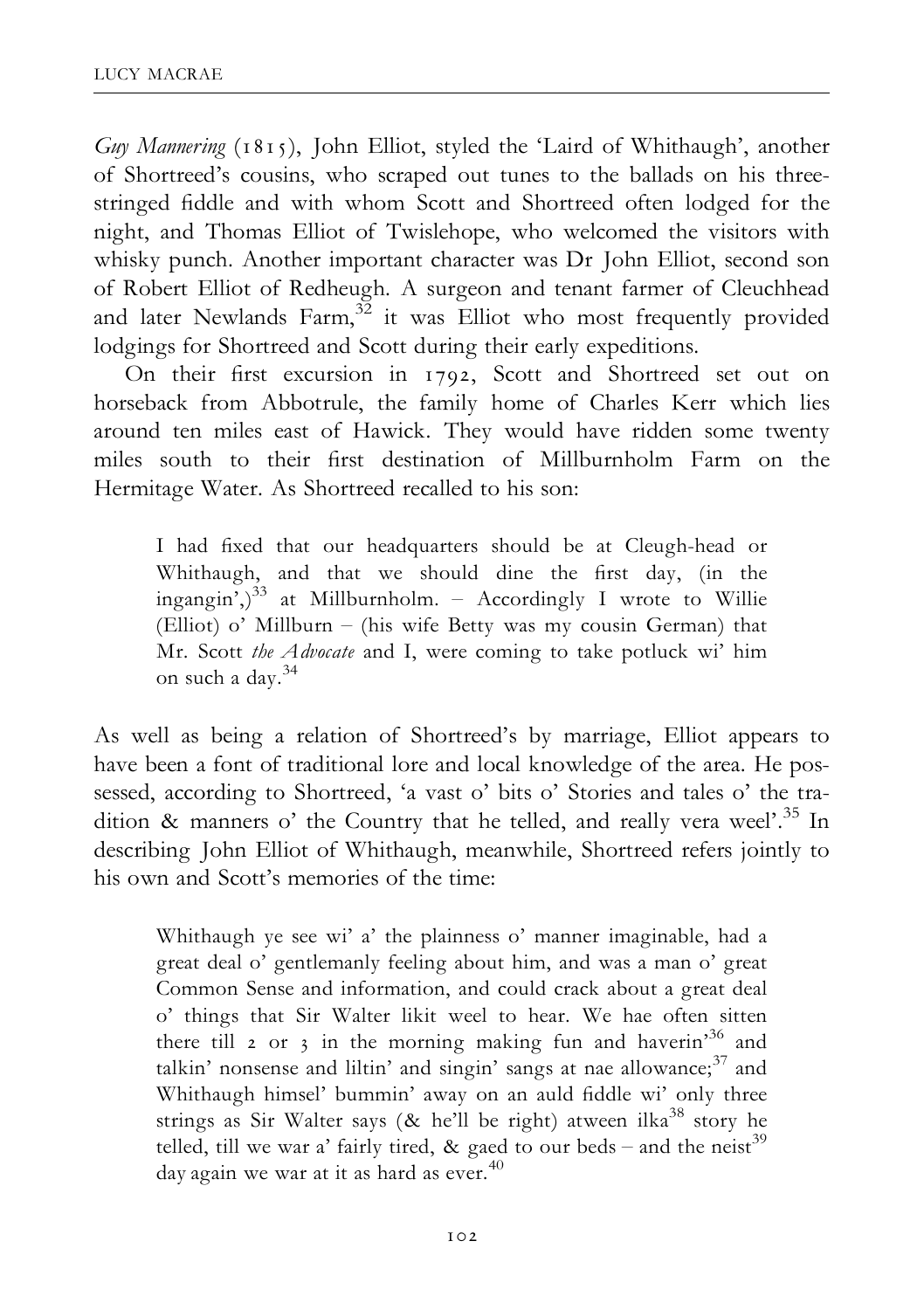It would appear that he and Scott heard tunes for the songs during the Liddesdale expeditions, although there is no evidence that they were written down. Answering a question from his son about the music of the ballads, Shortreed names the laird of Whithaugh and Thomas Elliot of Twislehope as having provided the tunes to 'Jock o' the Side' and 'Dick o' the Cow'. One occasion, for example, saw the two men making a special journey in order to visit Thomas Elliot, Shortreed's 'Uncle Thamas', to hear the tune to 'Dick o' the Cow':

 $-$  I mind o' our ridin away ae forenoon, maybe 6 or 7 mile to auld Thomas o' Twizelhope's (pronounced Couzlehope)<sup>41</sup> who was a great hand for musick, for no other reason than to see gin I had the richt lilt o' Dick o' the Cow, for Whithaugh wasna vera sure about it. Sae away we gaed to uncle Thamas, Tômas as he was called, and after finding that I had the genuine lilt o' the air, we had a gude snaiker $42$  o' whiskey punch wi' him i' the forenoon, out o' a bit stroopit mug<sup>43</sup> that he ca'ad *Wisdom*, and which he had had for mair than 50 year. It made only tway or three spoonfuls  $o'$  spirits  $-$ I forget which. He used to say that naubody could get drunk out o' his wisdom, but ¢lled mae fouk fou wi' it, than any other body i' the hail parish  $-$  for a that.  $[...]$  I mind that day we visited Penton  $Linns<sup>44</sup>$  (we dined that day at Frank Scoons o' the Whitlayside) we had devilled ducks & London Porter at Cleugh head at 6 i' the morning – before we set out to Whithaugh to breakfast.<sup>45</sup>

This was evidently another tale which Scott himself enjoyed telling, as John Elliot Shortreed comments 'I have heard Sir Walter talk o' that'.46

#### the fray of suport and the lang quaker

Shortreed's account is most detailed concerning the circumstances under which Scott heard the ballad 'The Fray of Suport', which recounts, from the English perspective, the rallying of the 'hot trod' or call to arms and legal pursuit,47 in the aftermath of a Scottish raid on the area of Solport, Cumbria. The first verse of this ballad, as Scott published it, runs as follows: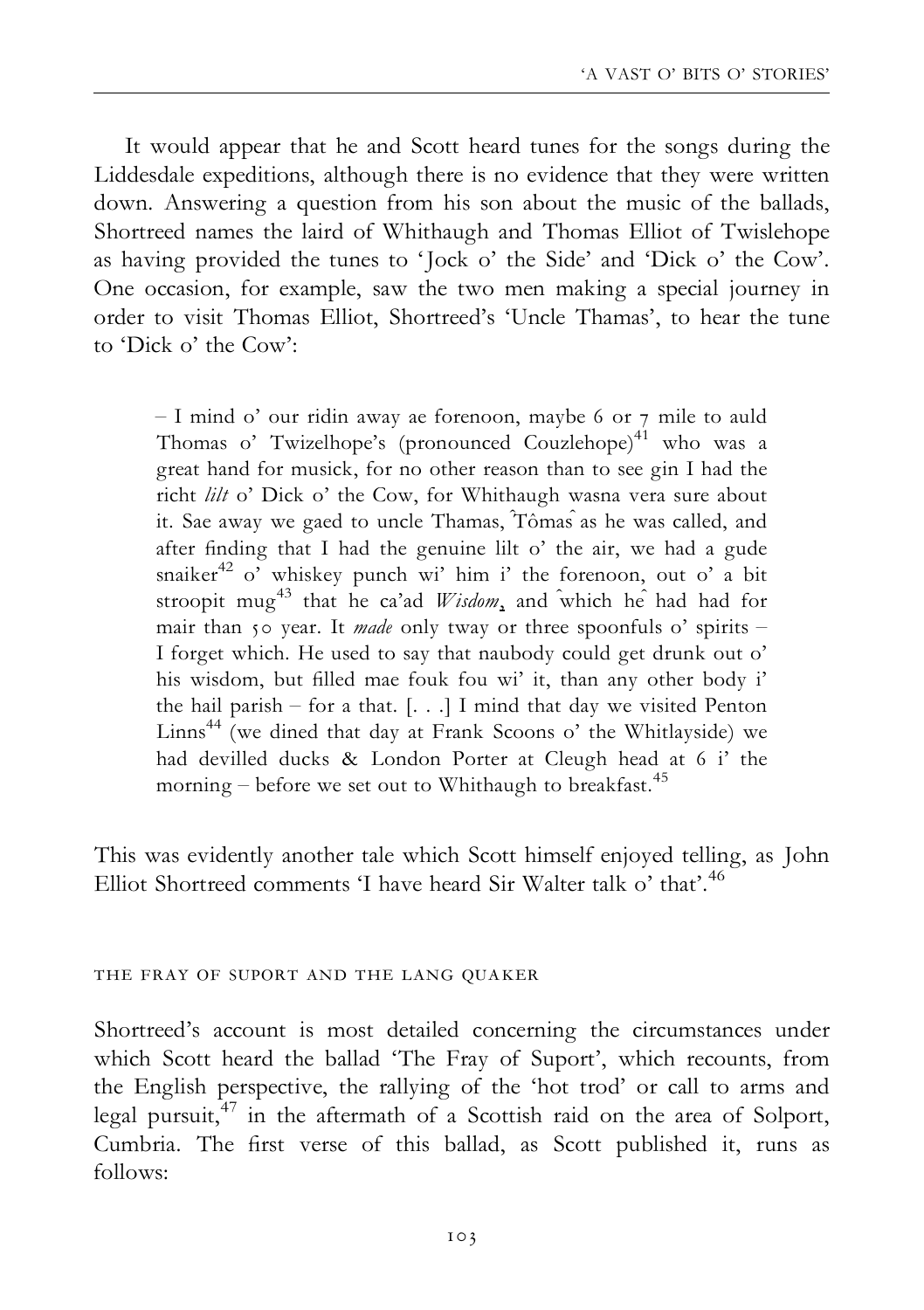Sleep'ry Sim of the Lamb-hill, And snoring Jock of Suport-mill, Ye are baith right het and fou';— $^{48}$ But my wae wakens na you. Last night I saw a sorry sight— Nought left me, o' four-and-twenty gude ousen<sup>49</sup> and ky, My weel-ridden gelding, and a white quey,  $50$ But a toom<sup>51</sup> byre and a wide, And the twelve  $nogs<sup>52</sup>$  on ilka side. Fy lads! shout a' a' a' a' a' My gear's a' gane.<sup>53</sup>

According to Shortreed, this ballad was the only one which Scott took down from recitation during the Liddesdale expeditions. He heard the ballad at Dr Elliot's farm at Newlands from 'auld Jonathan Graham, the lang quaker as he was called'.<sup>54</sup> Shortreed then goes on to describe the encounter with Graham:

He spoke, or rather skraughed,  $55$  in a loud stentorian voice, which formed the oddest contrast imaginable wi' his worn and emaciated figure. He had been a great repository o' Ballads and traditions in his day, but his memory and other faculties war nearly gane by the time we saw him. He could eat little or nane poor creature, but he *drank weel*,  $-$  and the Doctor and Sir Wr. filled him exceedingly fou o' brandy - oh he was ill! Faith I thocht he would die i' our hands ance a'thegither, for he fainted clean away  $-$  but we got him carried out into the fresh air, and threw water on his auld wizened face, and rubbit him, and wrought on till he came about again, & nae sooner was he better than he set to roaring the outlandish lilt again.<sup>56</sup>

The following day, Graham was sent on his way 'after getting a gratuity from Sir Walter'.<sup>57</sup> From this information, combined with Shortreed's assertion that Graham was sent for with a man and a horse,<sup>58</sup> we gain a clear insight into the hierarchical terms under which Graham had been called to Newlands.

Given the information provided by both Shortreed and Scott concerning Graham's nickname and his profession, it has been possible to identify him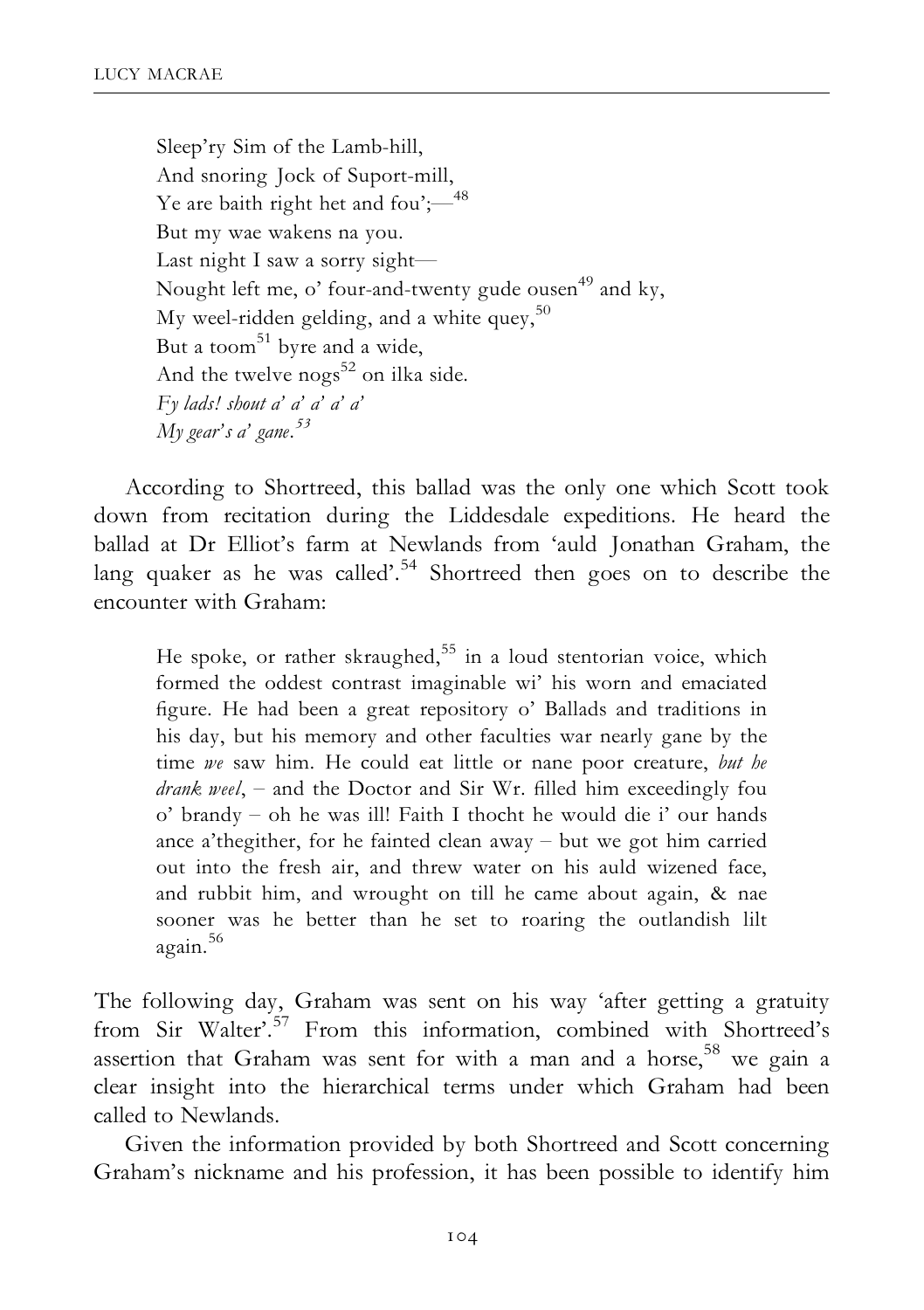as Jonathan Graham of the Nook, who is described in John B. Penfold's extensive survey The Clockmakers of Cumberland (1977). The Nook is a remote part of the Nichol Forest in Cumberland, about half a mile from the Border with Scotland. Penfold also refers to the following anecdote from the autobiography of the engraver Thomas Bewick  $(1753 - 1828)$  which suggests that Bewick encountered the same man on his own travels. In the summer of 1776, in a watchmaker's shop in Carlisle, Bewick met '[a] man a kind of scamp  $-$  of the name of Graham, who asked me what road I was going'.59 Penfold's notes on Graham also provide evidence for his nickname of the 'lang quaker', as well as his fondness for spirits.<sup>60</sup> By  $1781$ , Graham appears to have moved to Langholm, where he fathered an illegitimate child.<sup>61</sup> If Jonathan Graham had indeed walked to meet Scott and Shortreed at Newlands from Langholm, where he was residing at that time, this would agree with Shortreed's statement that Graham had travelled '15 mile o' gate<sup>562</sup> on the main road north to Newlands after Scott and Shortreed had sent a man and a horse to collect him (and, presumably, return him home after his strenuous evening).

Apart from being an anecdote in which Scott's over-generous hand with the brandy bottle resulted in the near death of one of the tradition bearers they had come to Elliot's farm expressly to hear, Shortreed's description of Graham has strong echoes of Scott's own description in the introduction to 'The Fray of Suport' in the Minstrelsy, where the ballad is described as being 'chaunted in a sort of wild recitative'.<sup>63</sup> As in the case of Whithaugh's fiddle and Thomas Elliot's tankard, above, this was evidently a tale which was told a great deal, probably particularly when Scott and Shortreed met, as Lockhart recalls hearing the tales from Shortreed, above. The florid description of Graham is one of the only instances in which the singing context of the ballads is mentioned in the Minstrelsy.

Nine years Scott's senior, Robert Shortreed predeceased Scott, dying suddenly at home on 7 July 1829 at the age of sixty-seven. He was buried in Jedburgh Abbey, where his gravestone still stands. Scott recorded his friend's death in his journal entry of 9 July 1829, harking back to the ballad-hunting expeditions of their youth as well as to Shortreed's talent for singing, as he acknowledged his debt to his friend:

Heard of the death of poor Bob Shortreed, the companion of many a long ride among the hills in quest of old ballads. He was a merry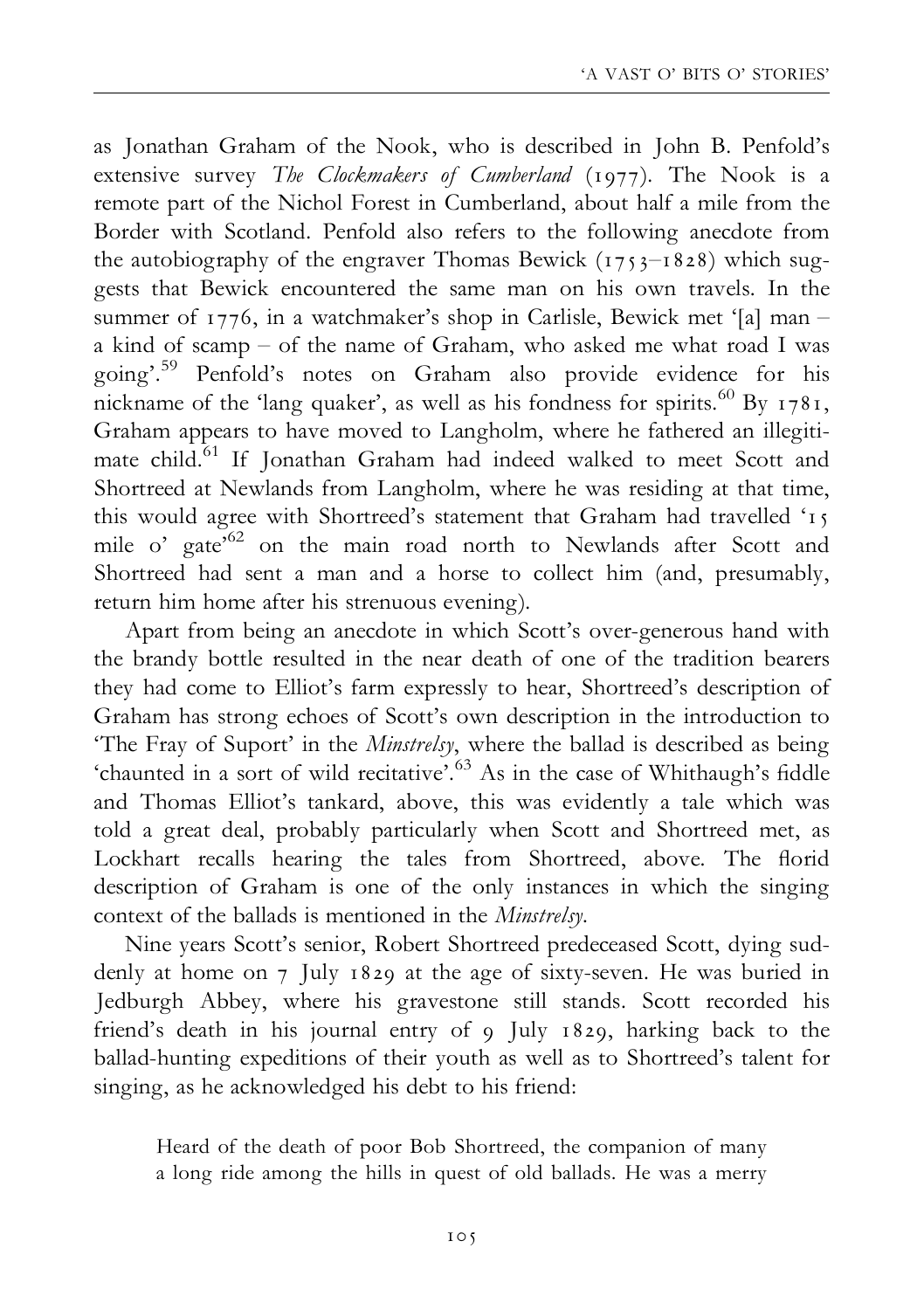companion, a good singer and mimic, and full of Scottish drollery. In his company, and under his guidance, I was able to see much of rural society in the mountains which I could not otherwise have attained, and which I have made my use of. He was, in addition, a man of worth and character. I always burdened his hospitality while at Jedburgh on the Circuit, and have been useful to some of his family.  $[...]$  So glide our friends from us  $-$  Haec poena diu viventibus.64 Many recollections die with him.<sup>65</sup>

As Scott observes above, the death of his friend also symbolised the passing of the memories that Shortreed held, memories of the two men's youth as well as the local knowledge which he had been able to draw on in showing Scott around the Borders. No more Liddesdale 'raids' took place following the publication of the Minstrelsy, when Scott became acquainted with William Laidlaw. Continuing his search for ballads as the century turned, Scott would turn his gaze north from Roxburgh to Selkirkshire, where a further trove of traditional material awaited him.

WILLIAM LAIDLAW  $(1779 - 1845)$ 

William Laidlaw's memoir recalls the first few years of the two men's friendship, reflecting the second period of the making of the *Minstrelsy*, which saw a shift in the collection's focus from Liddesdale to the Ettrick and Yarrow Valleys of Selkirkshire. While Shortreed remembered the years prior to the publication of the Minstrelsy, Laidlaw's connection to Scott began soon after the appearance of the first edition of 1802. He was deeply involved in gathering ballad material for the second edition of 1803, and it was through Laidlaw that Scott was introduced to James Hogg (1770<sup>-</sup> 1835) who also made a substantial contribution to the second edition of the Minstrelsy. From the information given by Laidlaw, it is possible to understand Scott's accumulation of local knowledge and lore which he reinterpreted in the ballads and the editorial introductions.

Laidlaw was baptised on 28 November 1779, the eldest of three sons born to James Laidlaw, tenant in Blackhouse farm, Yarrow, and his wife Catherine (Kitty) Ballantyne. He was educated at Peebles Grammar School before joining his father in working the farm of Blackhouse. The Laidlaw family evidently prized self-education and had a particular enthusiasm for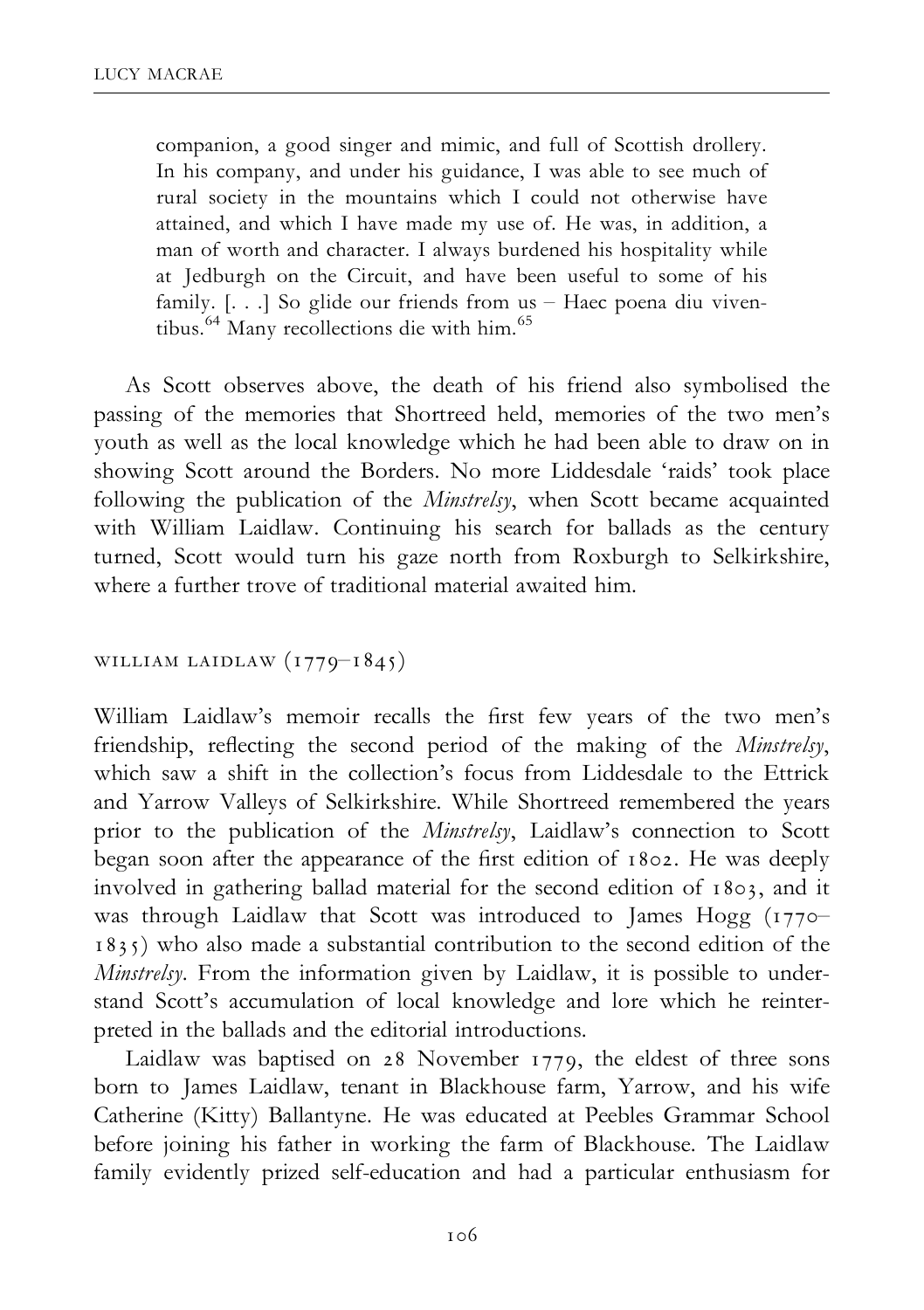literature, which sparked Laidlaw's early interest in poetry. In this he found a kindred spirit in Hogg, who came to Blackhouse to work as herdsman from 1790 until 1800, and was welcomed into the heart of the family. It had been Laidlaw's uncle, Walter Bryden of Crosslee, who had initially come to the aid of Hogg's family in 1776 when they faced destitution following the failure of Robert Hogg's farming business.<sup>66</sup>

In 1803, Laidlaw left Blackhouse Farm and took up the tenancy of Liberton Tower, close to Edinburgh. He married his cousin Janet Ballantyne in 1810, and the pair went on to have four daughters.<sup>67</sup> Around this time, Laidlaw's two brothers George and James moved north to Knockfin, thirty miles south west of Inverness, where they began to farm sheep. While Robert Shortreed's sons sought employment overseas, the Laidlaw brothers' move north to farm sheep on recently cleared land in the Highlands was not atypical during this period either. James Hogg, for example, also considered this possibility, and wrote detailed accounts of his journeys of 1802, 1803 and 1804, although his plans did not end up coming to fruition.68

If it had not been for his friendship with Scott, Laidlaw would probably have considered following in his brothers' footsteps while still a relatively young man. During the second decade of the nineteenth century, Laidlaw struggled to make a living at Liberton. Tough market conditions, caused by falling grain prices following the advent of peace between Britain and France in 1814, were exacerbated by the cold temperatures and heavy rains of 1816. These all but destroyed the crop in certain areas and led to this year being remembered by various names such as 'The Poverty Year', 'The Year Without Summer' and 'Eighteen-Hundred-and-Froze-to-Death'.<sup>69</sup> As it was, however, Scott was able to employ Laidlaw as Abbotsford's steward between 1817 and 1826, during which time the Laidlaw family occupied the neighbouring farm of Kaeside. Laidlaw frequently acted as his employer's amanuensis during periods of Scott's ill-health in the years 1818 to 1820.<sup>70</sup> When the extent of Scott's financial troubles became clear in 1825, Scott reluctantly ended Laidlaw's employment, although Laidlaw was able resume his duties at Abbotsford in 1830. After Scott's death in 1832 Laidlaw finally followed his brothers north, where he became factor first to Mrs Stewart Mackenzie of Seaforth in Ross-shire, and then to Sir Charles Lockhart Ross of Balnagowan. He died at his brother James's house at Contin, by Dingwall, on 18 May 1845 aged sixty-five, and is buried in Contin churchyard alongside his wife.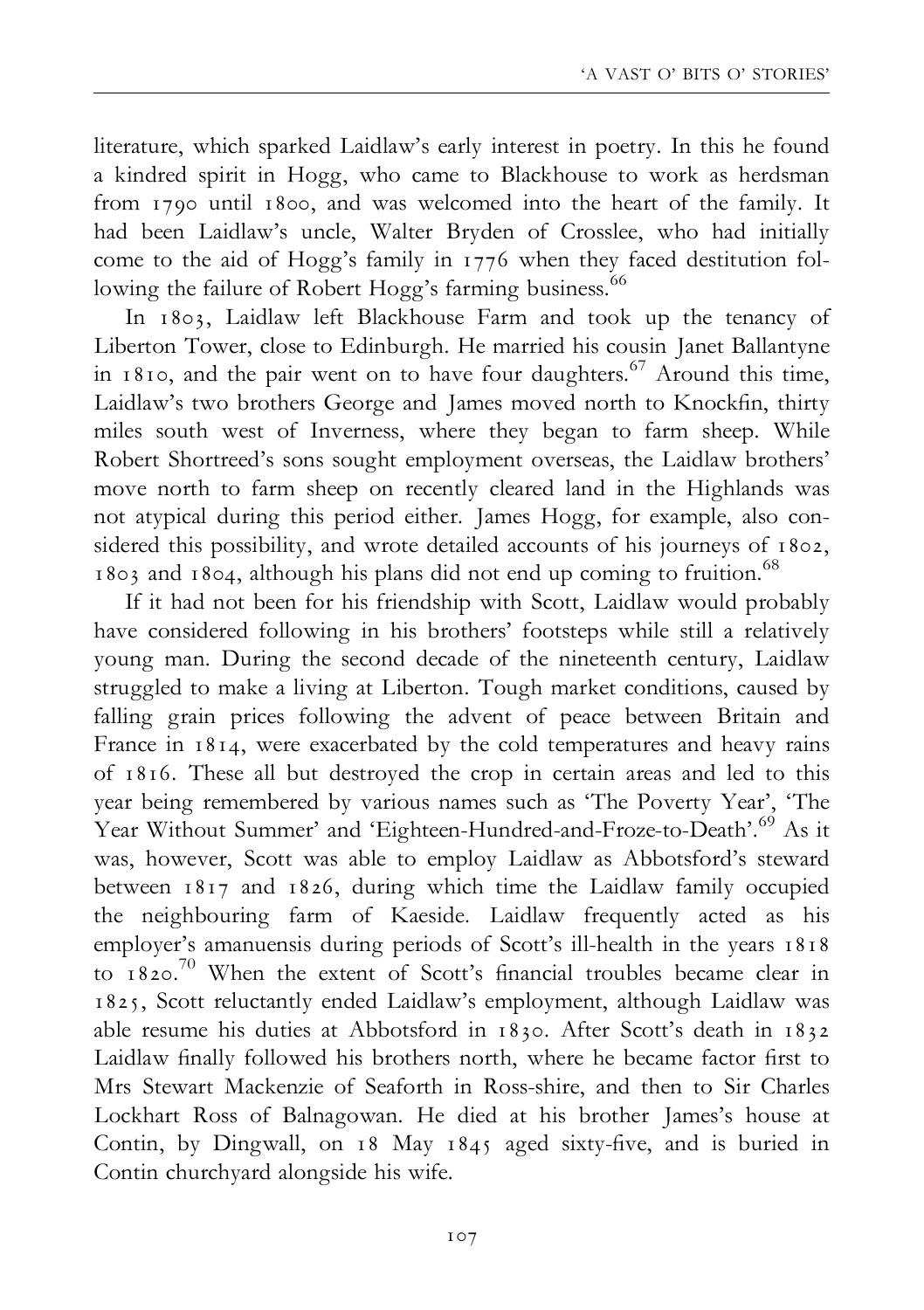While Robert Shortreed was nine years older than Scott, Laidlaw was nine years younger. When Scott and Leyden first visited Blackhouse Farm in the spring of 1802, Laidlaw would have been twenty-two years old; a budding poet, he was keen to make a good impression upon his guest. As well as collecting material for Scott whilst preparation for the second edition of the Minstrelsy was underway, Laidlaw enabled Scott to increase his familiarity with the Yarrow Valley and its inhabitants.

#### LAIDLAW'S 'RECOLLECTIONS OF WALTER SCOTT, 1802-1804'

Unlike Shortreed's dialogue, Laidlaw's 'Recollections of Sir Walter Scott,  $1802-1804'$  take the more conventional form of a memoir. Two manuscripts of Laidlaw's Recollections, both in his own hand, have survived. A manuscript copy held in the National Library of Scotland appears to be a draft copy of the one held in Edinburgh University Library as part of the Laing collection.<sup>71</sup> The latter text has also been transcribed by James Sinton and published in the Transactions of the Hawick Archaeological Society (1905:  $66-74$ ). Although both pieces are undated, Laidlaw refers to the events of 1802 as 'nearly ¢fty years since', clearly a wry echo Waverley's alternative title, and so it is likely that the Recollections were written after Scott's death, probably during the latter part of the 1830s or early 1840s (bearing in mind that Laidlaw died in 1845). On comparison with the Laing MS, Sinton's transcription is highly accurate, and it is to this publication I will refer in the following discussion unless stated otherwise.

In contrast to Shortreed's conversations with his son, which reflect the meandering nature of orally communicated memories, Laidlaw arranged his Recollections in chronological order. They begin with his first memories of seeing Scott at a meeting of the Selkirk Yeomanry in late December 1799 or early 1800, where Scott was in attendance in his new role as Sheriff Depute, and, despite the title promising an end date of 1804, finish somewhat abruptly with a visit Laidlaw himself made to Scott at Lasswade in August 1803. Few dates are recorded in the Recollections, but Laidlaw provides a good deal of descriptive detail about the places to which he and Scott travelled, including the supposed settings for many of the ballads he obtained for Scott such as 'Lament of the Border Widow' and 'The Douglas Tragedy'. As we shall see, extant correspondence between Scott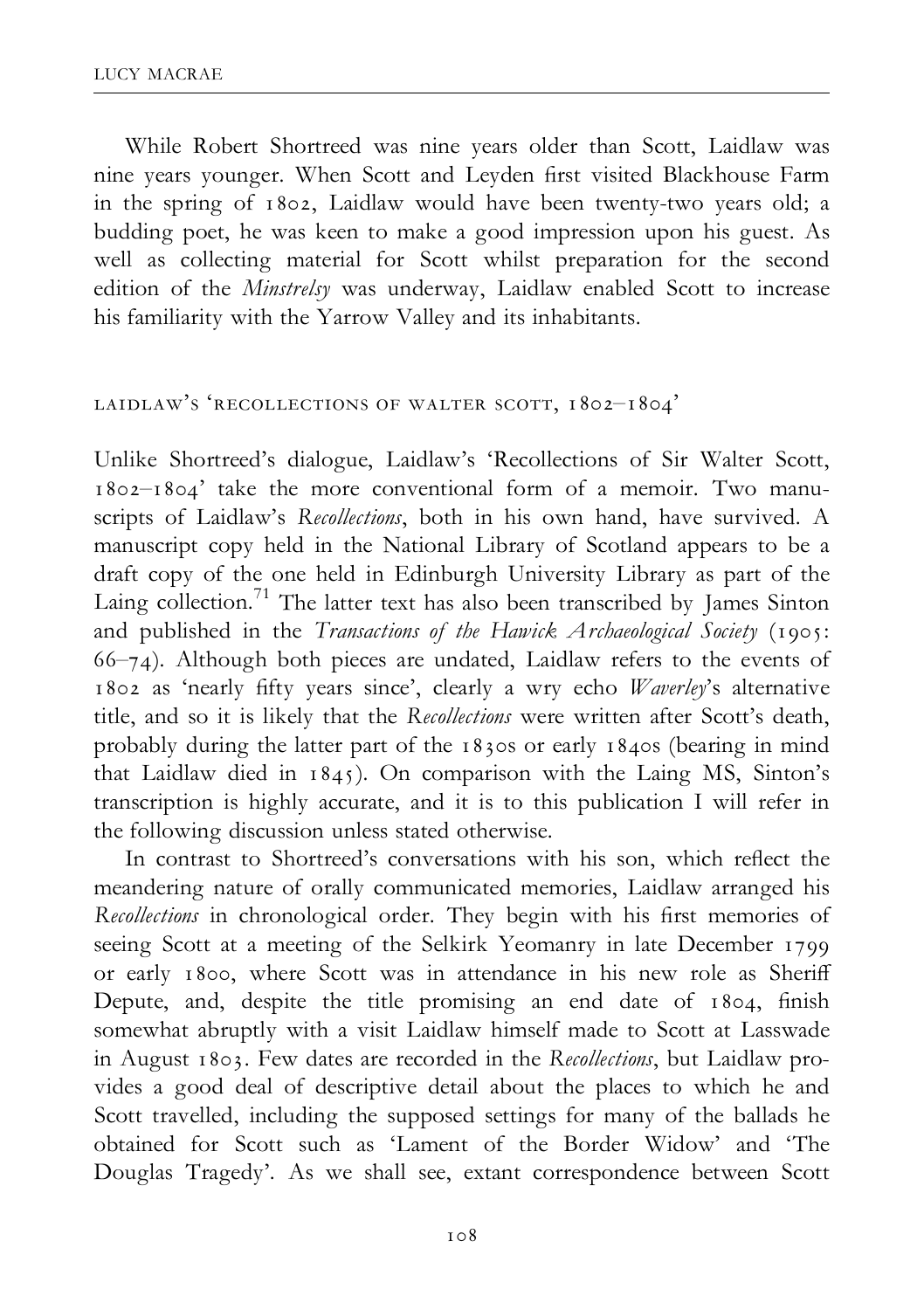and Laidlaw, in which the two men discuss the collection of ballad material, also allows Scott's visits to Ettrick to be charted in a more detailed fashion.

Scott's first four visits were part of extended trips to Selkirkshire made in fulfilment of his legal duties as Sheriff Depute. The first may be dated to April or early May 1802, when Scott and Leyden called on Laidlaw at Blackhouse Farm.72 Although this meeting marked the beginning of the long friendship between Laidlaw and Scott, it would be the only time that Laidlaw and Leyden met. As Scott reported to George Ellis following his ¢rst visit:

Leyden & I have just concluded an excursion of a week or two thro' my jurisdiction of Selkirkshire where in defiance of mountains, rivers & peat-Bogs Damp & Dry, we have penetrated the very recesses of Ettricke foreste to which district if I have ever the happiness of wellcoming you [sic], you will be convinced that I am truly the Sheriff of the Cairn & the Scaur<sup>73</sup>

Scott's second visit probably occurred in late August or early September of the same year.74 It was on this occasion that he and Laidlaw visited Walter and George Bryden, Laidlaw's cousins at Ramsaycleuch. Here they were joined for the evening by James Hogg, who had recently returned from the Highlands and had probably already met Scott twice during that summer.<sup>75</sup> The evening at Ramsaycleuch was followed by a visit to Hogg's parents the next day. According to Hogg's *Anecdotes of Scott* (1834), it was during this meeting that Scott was reportedly upbraided by Hogg's mother Margaret Laidlaw concerning the printing of traditional ballads.<sup>76</sup> In a potent reminder of the subjective and selective nature of memoir noted in the introduction, Laidlaw's account makes no mention of this exchange. We can never know whether the conversation in question actually occurred; what is clear, however, is that while Margaret Laidlaw's words evidently reflect her son's views on the Minstrelsy, Laidlaw mildly states that Hogg's mother 'gave us a very kind welcome' and writes of the pleasure he himself felt in the knowledge that Scott was 'delighted with Hogg'.<sup>77</sup>

From Scott's correspondence with Archibald Constable we know that Scott was in Selkirkshire again from 26 September to 13 October.<sup>78</sup> During this time he probably made the third visit to Blackhouse and rode down to Moffat to view the waterfall known as the Grey Mare's Tail, in the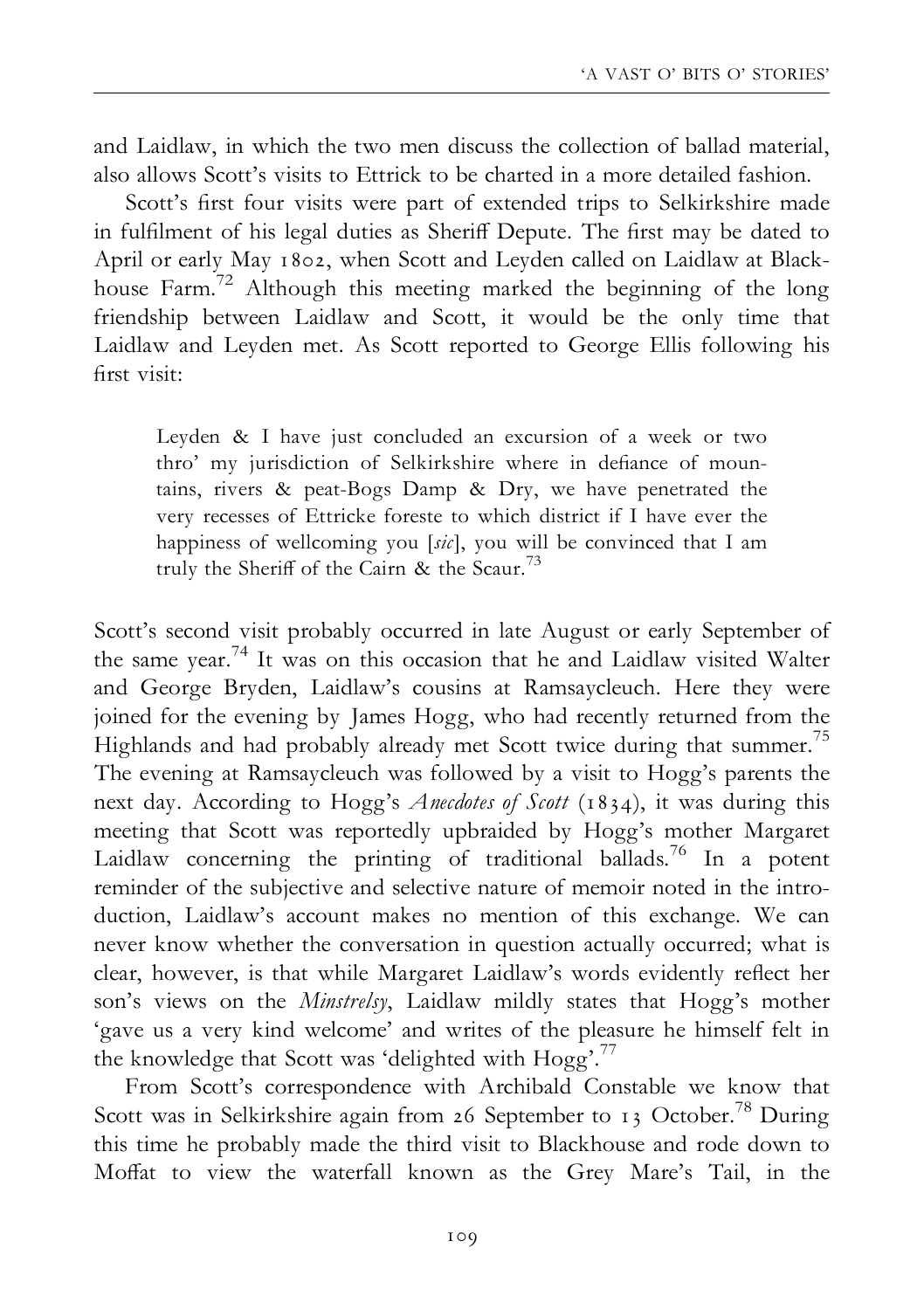company of the Laidlaw, Hogg, and artist James Skene of Rubislaw. A combination of thick fog and boggy ground seems to have made for a memorable excursion, as Skene recorded in his own memoirs, quoted by Lockhart:

One of our earliest expeditions was to visit the wild scenery of the mountainous tract above Moffat, including the cascade of the 'Grey Mare's Tail', and the dark tarn called 'Loch Skene.' In our ascent to the lake we got completely bewildered in the thick fog which generally envelopes [sic] the rugged features of that lonely region; and as we were groping through the maze of bogs, the ground gave way, and down went horse and horsemen pell-mell into a slough of peaty mud and black water, out of which, entangled as we were with our plaids and floundering nags, it was no easy manner to get extricated.79

Skene's picaresque tone may be seen to mirror Scott's own vivid description of the journey, in which he recounts his experiences whilst hunting for ballads:

I had the merit of making a grand tour in quest of old Ballads in the course of which besides the risque of swamping in bogs & breaking my neck over scaurs I encountered the formidable hardships of sleeping upon peat-stacks & eating mutton slain by no common butcher but deprived of life by the Judgement of God as a Coroners inquest would express themselves. I have however not only escaped safe, per varios casus per tot discrimina rerum, 80 but have also returnd loaded with the treasures of oral tradition.<sup>81</sup>

The final meeting documented by Laidlaw in his Recollections took place at Lasswade in August 1803, where Scott showed his friend around Rosslyn Castle and Chapel.<sup>82</sup>

Laidlaw's introduction to Scott was facilitated through Andrew Mercer of Selkirk  $(1755 - 1842)$ . At the turn of the century, Mercer was attempting to establish himself as a painter of miniatures and a man of letters in Edinburgh when he was introduced to Scott by John Leyden. In the spring of 1802, Mercer enlisted Laidlaw's help in collecting ballads for Scott, apparently supplying him with a list of the ballads that Scott was keen to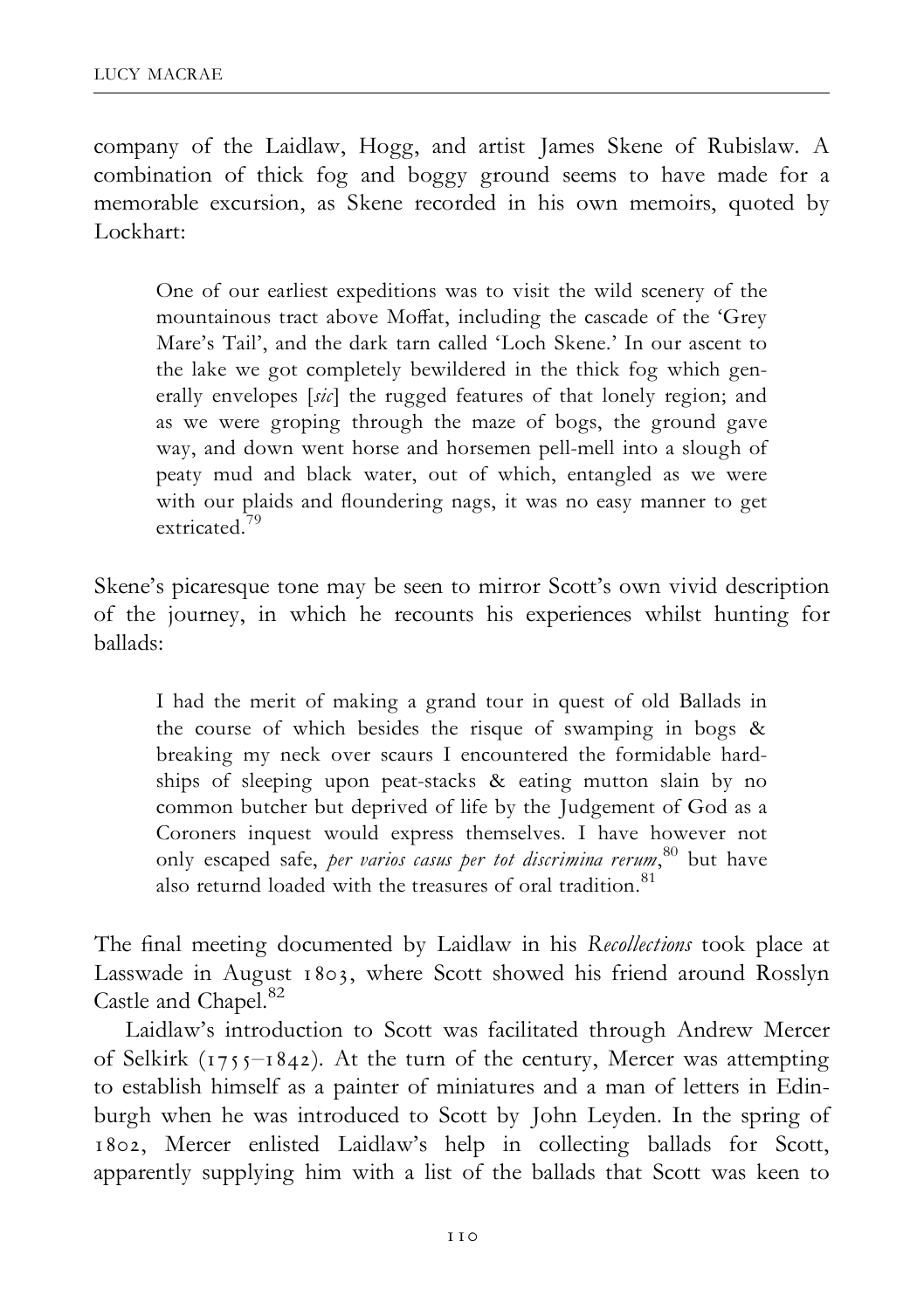acquire. Notably, Laidlaw's initial sources were women; as he recalled in his Recollections, 'I began to enquire, and write down from the repeating of old women, and the singing of the servant girls, everything I could hear of.<sup>83</sup>

Laidlaw's avid collecting activities supplied Scott with a substantial amount of fresh material. The ballads collected together in the manuscript, 'Scotch Ballads, Materials for Border Minstrelsy' (MS 877, National Library of Scotland), include versions of ballads in Laidlaw's handwriting which found their way into the Minstrelsy's second edition such as 'The Gay Goss Hawk'; 'The Dowie Dens of Yarrow'; the much disputed 'Auld Maitland'; 'The Douglas Tragedy'; 'Graeme and Bewick' and 'Hughie the Graeme'.<sup>84</sup> Laidlaw evidently collected several ballads from Hogg and his family, so there is some overlap. The significant amount of material that Hogg made available to Scott, and the former's subsequent reaction to the collection's publication, has been previously analysed by Valentina Bold.<sup>85</sup>

Laidlaw's perspective as a collector is of interest in that he evidently had a firm idea of the sort of material he was looking for, and shared the common contemporary frustration that the oral tradition was being forgotten while printed sources took its place. He was irritated, for example, by the way in which the influence of printed collections such as Ramsay's Tea-Table Miscellany (1723) had become entwined in the memories of his informants, and felt that he was catching the tail end of a tradition that had been more vigorous in the previous generation:

I [. . .] was constantly aroused to vexation at two circumstances, namely, finding how much the constant false taste of Allan Ramsay constantly annoyed me instead of what I wanted, and had superseded the many striking and beautiful old songs and ballads of all kinds that I got traces and remnants of; and again, in discovering how much Mr. Scott had been too late - from the accounts I received of many men and women who had been the bards and depositories of the preceding generation.<sup>86</sup>

Among those from whom Laidlaw collected ballads was Jane Scott, who was probably a retired servant of the Laidlaw family and lived at Ormiston, near Innerleithen. She evidently came close to being one of the 'depositories' of tradition Laidlaw refers to above. Another indirect source of ballads was Alex Laidlaw, herdsman at Bowerhope, one of the other farms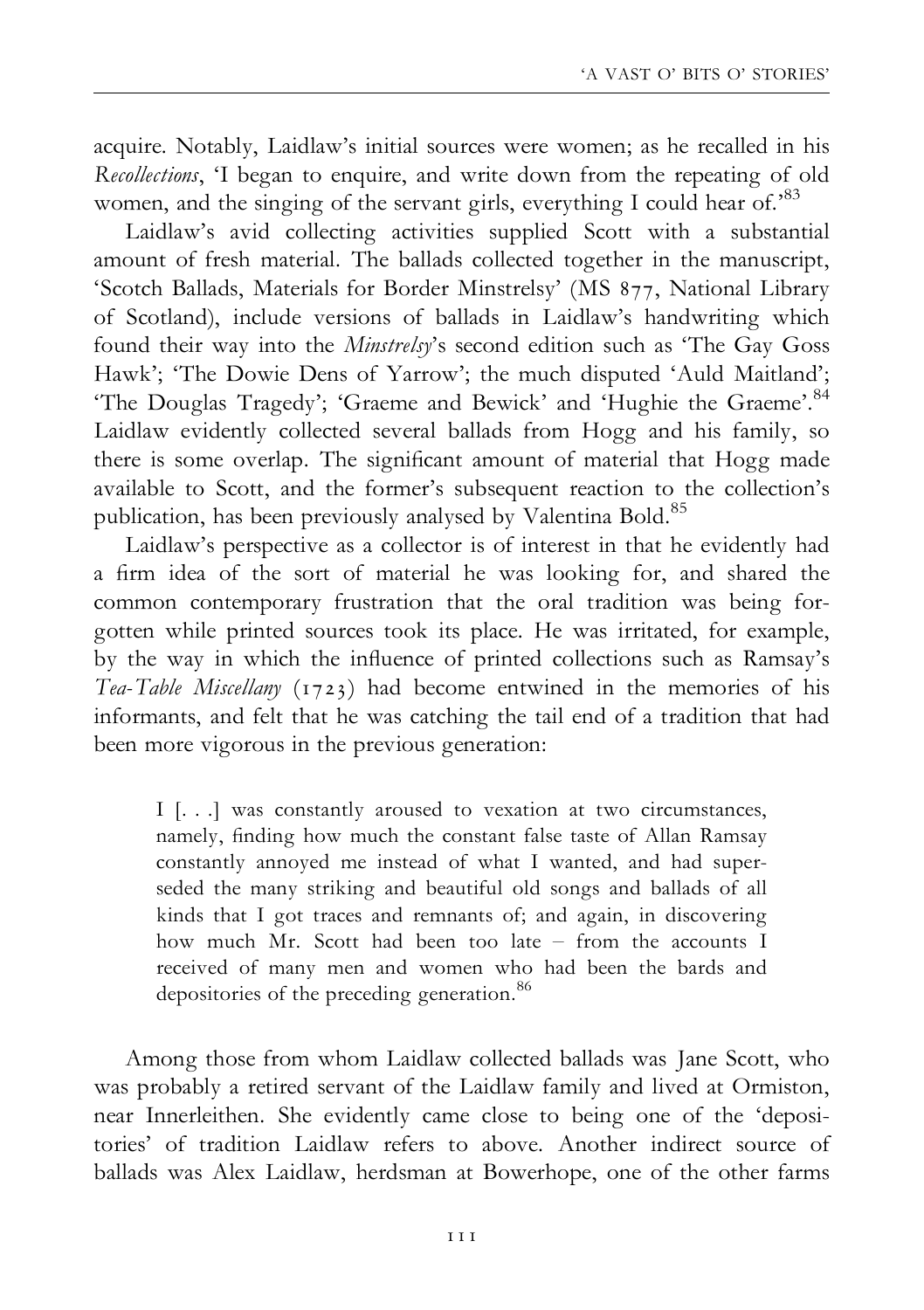held by Laidlaw's father James to the south of St Mary's Loch. Alex Laidlaw took down a version of 'Sir Patrick Spens'87 from Marion Brown of Helmsburn, Ettrick, whom William Laidlaw described as 'an old crazy woman who [. . .] has allowance from the parish and is permitted to go about where she pleases.'88 Alex Laidlaw also provided William Laidlaw with information about the ballad 'The Border Widow'.<sup>89</sup>

#### conclusions

As identified in this article's opening, it appears timely to re-visit the roles of key characters who guided Scott around Roxburghshire and Selkirkshire at this early stage in his literary development. It has been demonstrated that family connections permeated the landscape to which Scott was introduced by both Shortreed and Laidlaw. Shortreed's account may be seen to be concerned both with preserving his own family's connection with Scott, and passing the knowledge on to the next generation in the manner of the oral tradition itself. Laidlaw's extensive network of contributors in Selkirkshire widened the scope of Scott's ballad-hunting.

In leaving behind their recollections of Scott, and their connections to him, Laidlaw and Shortreed contributed to the burgeoning memory culture surrounding Scott, and ensured that their connection to him would survive. As Scott was preparing the first and second editions of the Minstrelsy for publication, it is clear that his wide reading of ballad manuscripts, historical texts and chronicles was concurrent with his own explorations of the Border region, and in this he was aided by a local network of colleagues and collaborators. The ballads themselves are closely bound to networks of cultural memories which were drawn on by Scott and his correspondents in not only sourcing, but also interpreting, the material. They also provide key examples of how Scott came to know many of the landmarks and settings that would be memorialised as sites of memory within the Minstrelsy. Scott, as so often, is at the centre of the web. Teasing out the nature of these networks of correspondents still has much to offer in terms of the cultural and historical contexts in which the ballad collection Minstrelsy of the Scottish Border, a work with strong local attachments, was created.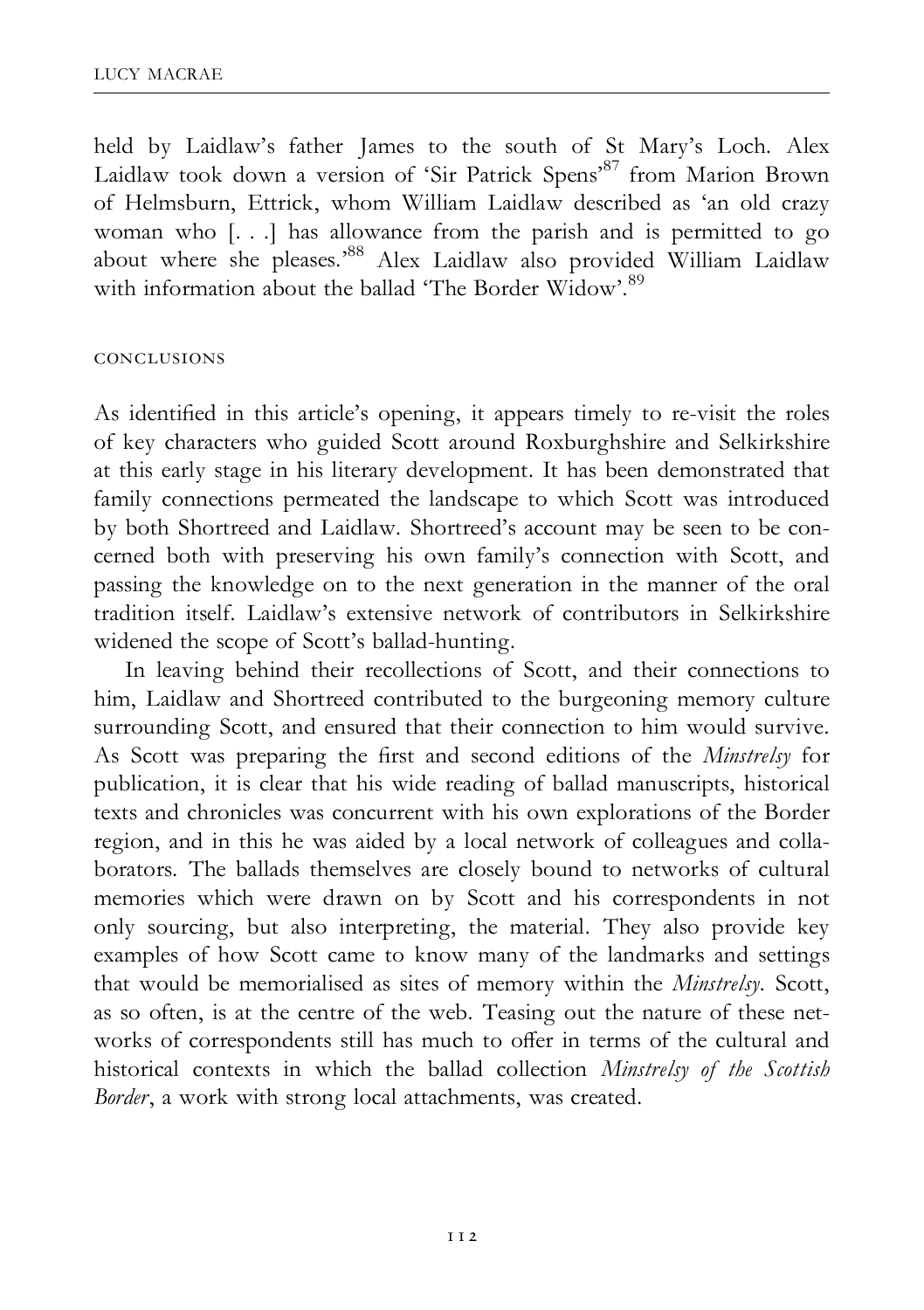### **Notes**

- 1 John Buchan, Sir Walter Scott (London, Toronto and Sydney: Cassell and Company Ltd., 1946), p. 33.
- 2 Leyden's involvement in the early stages of the Minstrelsy should not be underestimated. However, it is not the intention of the present study to enter into this subject in great detail, as a comprehensive assessment of Leyden's contribution to the Minstrelsy is currently being undertaken by Elaine Reinhard. Reinhard is presently researching a PhD at the Johannes Gutenberg University, Mainz, as part of the ''Walter Scott Minstrelsy of the Scottish Border'' project referred to elsewhere in this paper.
- 3 Herbert Grierson, Sir Walter Scott, Bart. A New Life supplementary to, and corrective of, Lockhart's Biography (London: Constable and Co. Ltd., 1938), p. 73.
- 4 W. F. H. Nicolaisen, 'Sir Walter Scott: the Folklorist as Novelist' in Scott and His Influence: the Papers of the Aberdeen Scott conference, 1982, ed. by J. H. Alexander and David Hewitt (Aberdeen: Association for Scottish Literary Studies, 1983), p.169.
- 5 See for example Kenneth McNeil, 'Ballads and Borders' in The Edinburgh Companion to Sir Walter Scott, ed. by Fiona Robertson (Edinburgh: Edinburgh University Press, 2012); Fiona Stafford, Local Attachments: The Province of Poetry (Oxford, Oxford University Press, 2010); Penny Fielding, Scotland and Orality (Oxford: Oxford University Press, 1996).
- 6 See walterscott.eu. Having recently completed my PhD on the Minstrelsy as a member of this project, I am grateful to Dr Sigrid Rieuwerts (PD), Dr Emily Lyle and Dr Katherine Campbell, all of whom provided invaluable assistance in the doctoral research which has fed into this article.
- 7 Fiona Stafford, Local Attachments: The Province of Poetry (Oxford: Oxford University Press, 2010).
- 8 For example, the on-going research project 'Curious Travellers: Thomas Pennant and the Scottish Tour  $(1760-1820)$ ', which is being carried out jointly between the Universities of Aberystwyth and Glasgow under the direction of Dr Mary-Ann Constantine and Professor Nigel Leask. Other recent publications in this field include Karen McAulay, Our Ancient National Airs: Scottish Song Collecting from the Enlightenment to the Romantic Era (London: Ashgate, 2013); Valentina Bold and Suzanne Gilbert, 'Hogg, Ettrick and Oral Tradition', The Edinburgh Companion to James Hogg, ed. by Ian Duncan and Douglas S Mack (Edinburgh: Edinburgh University Press, 2012), pp.  $10$ –20; H. B. de Groot, 'Hogg and the Highlands', ibid., pp.  $46$ –54.
- 9 Michael Robson, 'Walter Scott's Collecting of Ballads in the Borders', Transactions of Hawick Archaeological Society (1974), pp. 3-33; M. R. Dobie, 'Development of Scott's Minstrelsy: an attempt at a reconstruction', Edinburgh Bibliographical Society Transactions  $(2/1, s_{0.39})$ . Accessed online: ufdc.ufl.edu/UF00089421/00001/78j 1/6/15.
- 10 See Jan Assmann and John Czaplicka, 'Collective Memory and Cultural Identity', New German Critique, Cultural History / Cultural Studies (65, Spring-Summer 1995), pp. 125– 133; Astrid Erll, Memory in Culture (Basingstoke: Palgrave Macmillan, 2011); Ann Rigney, 'Plenitude, scarcity and the circulation of cultural memory', Journal of European Studies ( $35/1$ , March 2005). Accessed online:

igitur-archive.library.uu.nl/let/2006-1214-212422/rigney.05.plenitude.pdf.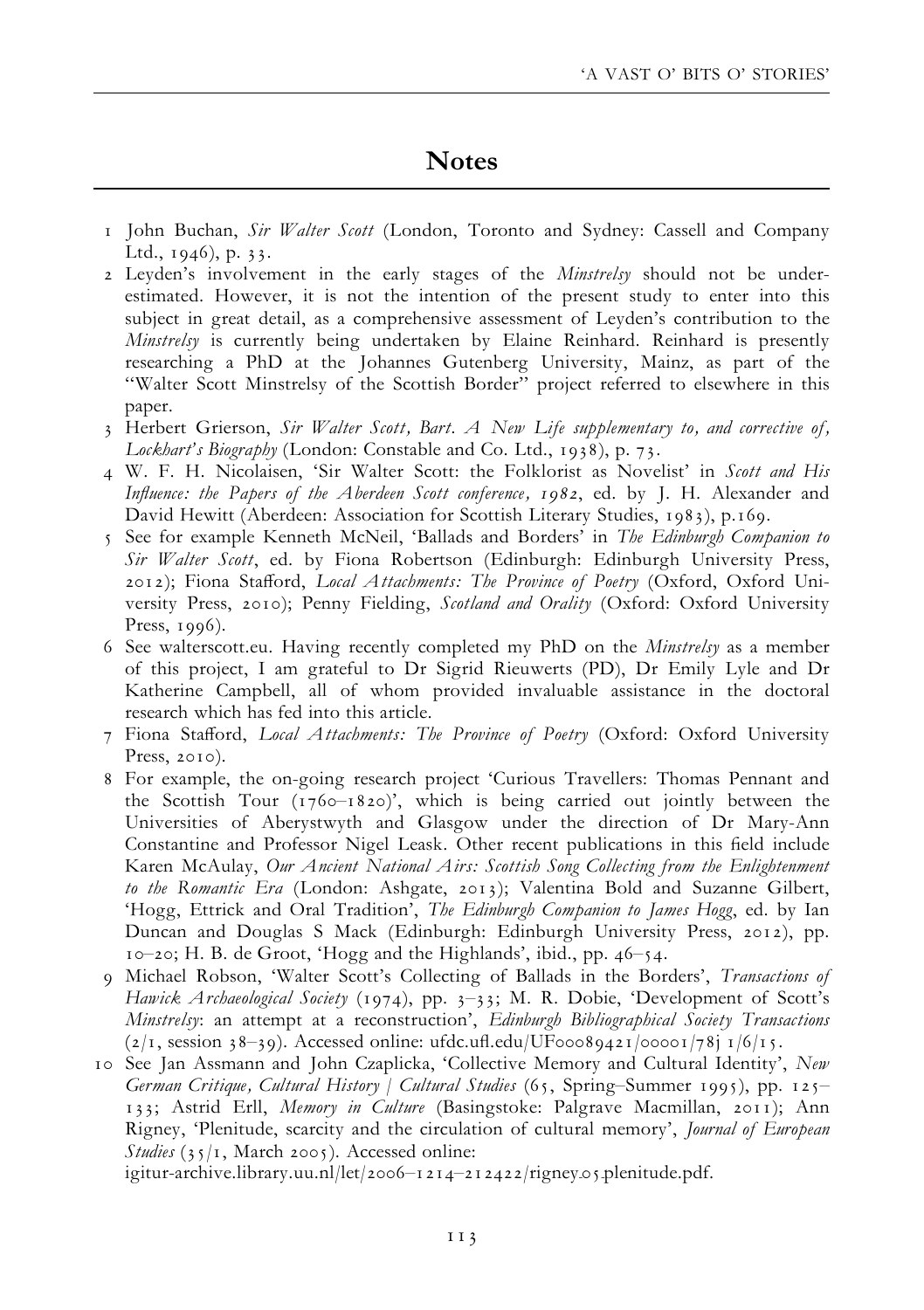- 11 See Lockhart, Memoirs of the Life of Sir Walter Scott, new edition, 10 vols (Edinburgh: T. and A. Constable for T. C. and E. C. Jack,  $1902-1903$ ), I, p. 99; Edgar Johnson, Sir Walter Scott: The Great Unknown, 2 vols (New York: Macmillan, 1970), I, p. 90.
- 12 Edinburgh, National Library of Scotland [NLS], MS 8994, f. 1.
- 13 Scott, letter to Robert Shortreed, 26 December 1820, NLS, MS 867, f. 128.
- 14 See Lockhart 1902: 8, 371.
- 15 See J. E. Shortreed, letter to Lockhart, 28 May 1833, NLS, MS 8993, f. 250r.
- 16 'Robert Shortreed's Account of his Visits to Liddesdale with Sir Walter Scott', ed. by W. E Wilson, *Transactions of the Hawick Archaeological Society* (1932), pp. 54-63.
- 17 William Montgomerie, 'Walter Scott as Ballad Editor', The Review of English Studies,  $New Series, 7.26$  (April 1956): 158–63 (pp. 159–60).
- 18 Scott dedicated the *Minstrelsy* to Henry Scott, 3rd Duke of Buccleuch (1746-1812), who was one of Scott's notable supporters in his petition for the position of Sheriff Depute.
- 19 See Sir Walter Scott (ed.), Minstrelsy of the Scottish Border, consisting of Historical and Romantic Ballads, Collected in the Southern Counties of Scotland; with a few of Modern Date, founded upon local tradition, 2 vols (Kelso: Printed by James Ballantyne, for T. Cadell Jun. and W. Davies, Strand, London; and sold by Manners and Miller, and A. Constable, Edinburgh, 1802), I: pp. 184-93; pp. 137-53; 154-63.
- 20 Scott, The Journal of Sir Walter Scott, ed. W. E. K. Anderson, (Edinburgh: Canongate Books, 1998), pp.  $35-36$ .
- 21 John Leyden, letter to Richard Heber, 24 April 1800, NLS, MS 939, f. 2.
- 22 Music was first included in the posthumous  $1833$  edition of The Poetical Works of Sir Walter Scott, bart, ed. by J. G. Lockhart, vols 1-4 (Edinburgh: Robert Cadell & Whittaker, 1833). The musical notations appear to have been drawn from Scott's daughter Sophia's manuscript book, held at Abbotsford. See Ailie Munro, 'Abbotsford Collection of Border Ballads: Sophia Scott's Manuscript Book with Airs', Emily Lyle: The Persistent Scholar, ed. by Frances J. Fischer and Sigrid Rieuwerts (Trier: Wissenschaftlicher Trier, 2007). The forthcoming critical edition of the Minstrelsy will include music for the ballads and songs in the collection wherever this is extant, drawing mainly on contemporary material, especially on that known to Walter Scott from his family and circle of friends.
- 23 Scott protested in his *Memoir* that 'the incurable defects of my ear soon drove my teacher to despair' (Lockhart, I, p. 44;). Campbell also visited William Laidlaw; his account of his travels in the Borders are held in Edinburgh University Library (La. II. 378) and have been published by James Sinton in Transactions of the Hawick Archaeological Society (1904). McAulay has conducted a more detailed survey of Campbell's collecting activities (see McAulay 2013: 80).
- 24 Sir Walter Scott (ed.), Minstrelsy of the Scottish Border, consisting of Historical and Romantic Ballads, Collected in the Southern Counties of Scotland; with a few of Modern Date, founded upon local tradition, 3 vols (Edinburgh: Printed by James Ballantyne, for Longman and Rees, Pater-Noster Row, London; sold by Manners and Miller and A. Constable, Edinburgh, 1803), III, pp. 239^42.
- 25 The air was used for the newly composed song 'I've Seen Midwinter's Dreary Hours', written by James Douglas of Cavers especially for inclusion in  $Albyn's Anthology$ . See Alexander Campbell, (ed.), Albyn's Anthology: or, a select collection of the melodies  $\breve{c}$  vocal poetry peculiar to Scotland  $\dot{\mathcal{O}}$  the Isles, hitherto unpublished, 2 vols (Edinburgh: Oliver & Boyd,  $1816 - 1818$ ), II, p. 7.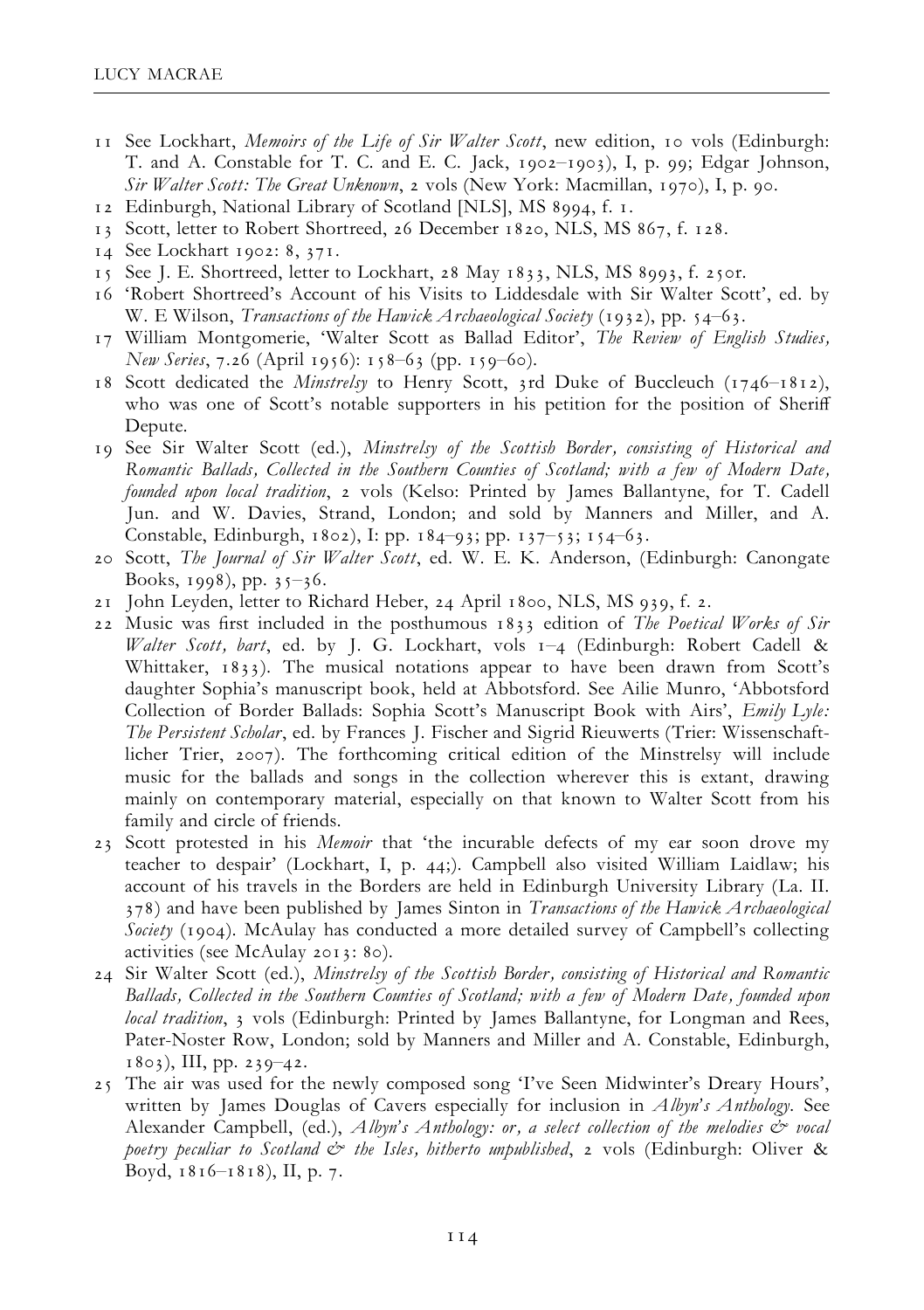- 27 See Alexander Campbell, 'Notes of my Third Journey to the Borders [in 1816]', ed. by James Sinton, *Transactions of the Hawick Archaeological Society* (1904): pp.  $11-17$ .
- 28 Lockhart, VI, p. 229.
- 29 Susan Rennie, Jamieson's Dictionary of Scots: The Story of the First Historical Dictionary (Oxford: Oxford University Press, 2012), pp.  $182-85$ .
- 30 Scott, letter to Richard Heber, 5 Apr 1800, The Letters of Sir Walter Scott, ed. by Herbert Grierson, 12 vols (London: Constable and Co. Ltd., 1932-37), XII, p. 158.
- 31 William Elliot was married to Elizabeth Laidlaw, the daughter of Shortreed's paternal aunt Jane Shortreed and Robert Laidlaw of Falnash. (See Shortreed family tree, NLS, MS 8994, f.1).
- 32 See Dora Eliott, The Elliots, the story of a border clan: a genealogical history by the dowager Lady Eliott of Stobs and Sir Arthur Eliott, 11th baronet of Stobs (London: Seeley, 1974), p. 286.
- 33 inganging: beginning. All Scots language definitions in this article have been drawn from the Dictionary of the Scots Language, ed. By Susan Rennie (accessed online: www.dsl.ac.uk.)
- 34 NLS, MS 921, ff. 311-31V.
- 35 NLS, MS 921, f. 82r.
- 36 haverin': chattering.
- 37 at nae allowances: without holding back.
- 38 ilka: each.
- 39 neist: next.
- 40 NLS, MS 921, ff. 88r-88v.
- 41 Footnote in MS: '[Coûzlip as I can testify. AS]'. NLS, MS 921, f. 85r. These initials probably belong to Andrew Shortreed, Robert's sixth son.
- 42 snaiker: a punch or whisky bowl.
- 43 stroopit mug: a mug with a spout for pouring.
- 44 Penton Linns is a waterfall near Canonbie, S. E. Dumfriesshire, directly on the Scottish / English Border.
- 45 NLS, MS 921, f. 85r.
- 46 ibid.
- 47 See George MacDonald-Fraser, The Steel Bonnets: The Story of the Anglo-Scottish Border Reivers (London: Harper Collins, 1971), pp. 114-21.
- 48 het and fou: warm [comfortable] and replete.
- 49 ousen: oxen.
- 50 *quey*: heifer.
- 51 toom: empty.
- 52 *nogs*: stakes (for tethering cattle).
- 53 Scott, 1802, I, p. 186.
- 54 NLS, MS 921, f. 83r.
- 55 skraughed: shrieked or screeched.
- 56 NLS, MS 921, f. 83r.
- 57 NLS, MS 921, f. 84r.
- 58 ibid.
- 59 Thomas Bewick, A Memoir of Thomas Bewick, Written by Himself (Newcastle-on-Tyne: Robert Ward, 1862), p. 83.
- 60 John B. Penfold, The Clockmakers of Cumberland, (Ashford: Brant Wright Associates, 1977), p. 203.

<sup>26</sup> ibid.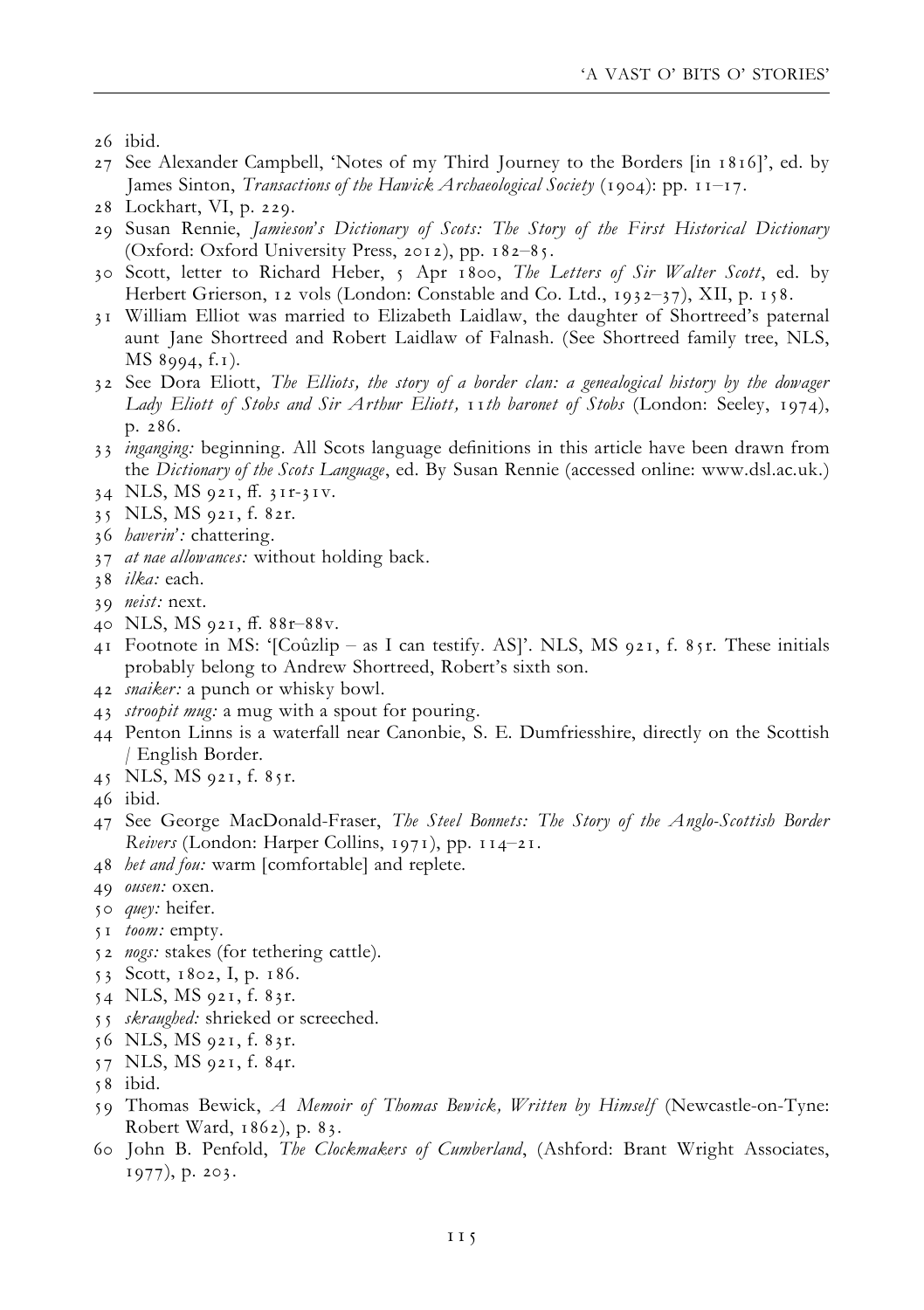- 61 ibid.
- 62 MS 921, f. 84r. O' gate: by the road.
- 63 Scott, 1802, I, p. 184. Graham was apparently still alive in February 1802 when the first edition of the *Minstrelsy* was published, but a note in the second edition of May 1803 acknowledged that he had died 'since the last publication of this work' (Scott, 1803, I, p. cxxii).
- 64 Haec poena diu viventibus: this is the punishment of living a long time.
- 65 Scott, The Journal of Sir Walter Scott, ed. W. E. K. Anderson, (Edinburgh: Canongate Books, 1998), pp.  $655-56$ .
- 66 James Hogg, Memoir of the author's life and Familiar anecdotes of Sir Walter Scott, ed. Douglas S. Mack (New York: Barnes and Noble, 1972), pp.  $4-5$ .
- 67 Laidlaw family papers, NLS, Acc. 9084/9.
- 68 Hogg's account of his travels in the Highlands of 1802, 1803 and 1804 have been brought together in Highland Journeys, ed. H. B. de Groot (Münster: Waxman, 2007); see also H. B. de Groot,
- 69 See William K. and Nicholas P. Klingaman, The Year Without Summer: 1816 and the Volcano That Darkened the World and Changed History (New York: Macmillan, 2013).
- 70 Scott apparently dictated the end of The Bride of Lammermoor (1819) to Laidlaw, most of A Legend of Montrose (1819) and part of Ivanhoe (1820). See T. W. Bain and Gillian Hughes, 'Laidlaw, William (bap. 1779, d. 1845)', Oxford Dictionary of National Biography (Oxford: Oxford University Press, 2004). Accessed online: www.oxforddnb.com/view/article/15881
- 71 NLS, Dep. 253/16; and Edinburgh University Library, Laing II 281/2.
- 72 James Sinton (ed.), 'Recollections of Sir Walter Scott (1802^1804)', in Transactions of the Hawick Archaeological Society (1905), p. 67. See also M. R. Dobie, 'The Development of Scott's Minstrelsy: an attempt at a reconstruction', in Edinburgh Bibliographical Society Transactions. 2/1. (Edinburgh: R. and R. Clark Ltd, 1940).
- 73 Scott, letter to George Ellis, 10 May 1802, in Grierson (ed.), XII, pp. 217^18.
- 74 Scott, letter to Charles Kirkpatrick Sharpe, 8 September 1802, in Grierson (ed.), I, p. 157.
- 75 See Richard D. Jackson, 'Sir Walter Scott's 'First' Meeting with James Hogg', Studies in Hogg  $\dot{\mathcal{C}}^*$  his World, 17, (2006): pp.  $5^{-18}$ .
- 76 James Hogg, Anecdotes of Scott, ed. by Douglas S. Mack and Gillian Hughes (Edinburgh: Edinburgh University Press, 2004), p. 38. See also Valentina Bold, ' ''Nouther right spell'd nor right setten down'': Scott, Child and the Hogg Family Ballads', The Ballad in Scottish History, ed. by Edward J. Cowan (East Linton: Tuckwell Press Ltd,  $2000$ , pp.  $116-41$ .
- 77 Sinton, p. 67.
- 78 See Scott, letter to Archibald Constable, 26 September 1802, in Grierson (ed.), I, p. 159.
- 79 Skene, in Lockhart, II, p. 232.
- 80 per varios casus per tot discrimina rerum: through various hazards and events. From The Aeneid, book 1, line 284. See Virgil's Aeneid: Translated by John Dryden, ed. by Frederick M Keener (London: Penguin Books, 1997), p. 11.
- 81 Scott, letter to Richard Ellis, 17 October 1802, in Grierson (ed.), XII, p. 220.
- 82 Sinton, p. 72.
- 83 Sinton, p. 66.